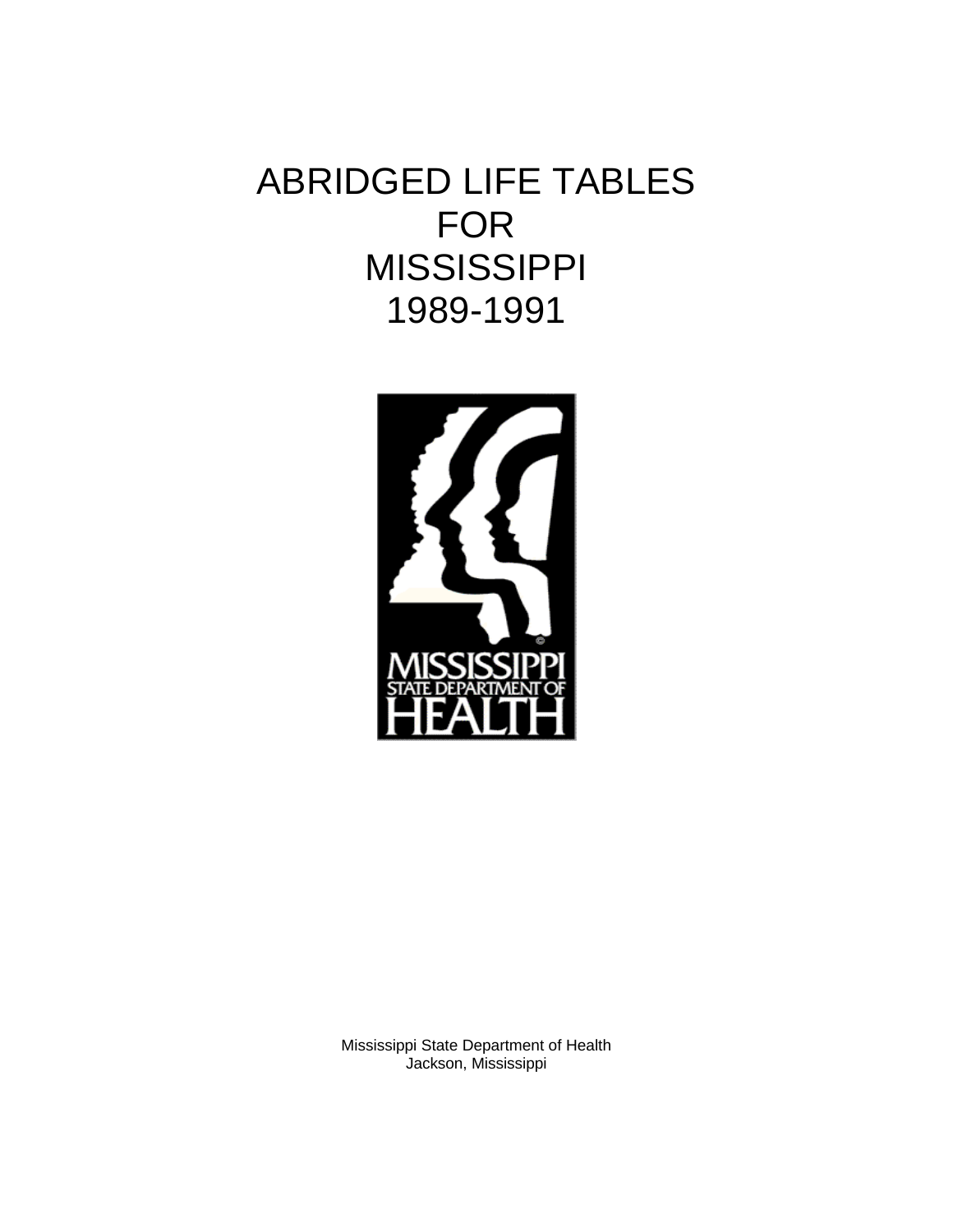ABRIDGED LIFE TABLES FOR MISSISSIPPI 1989-1991

\*\*\*\*\*\*\*\*\*\*\*\*\*\*\*\*\*\*\*\*\*\*

BUREAU OF PUBLIC HEALTH STATISTICS MISSISSIPPI STATE DEPARTMENT OF HEALTH P.O. BOX 1700 JACKSON, MISSISSIPPI 39215-1700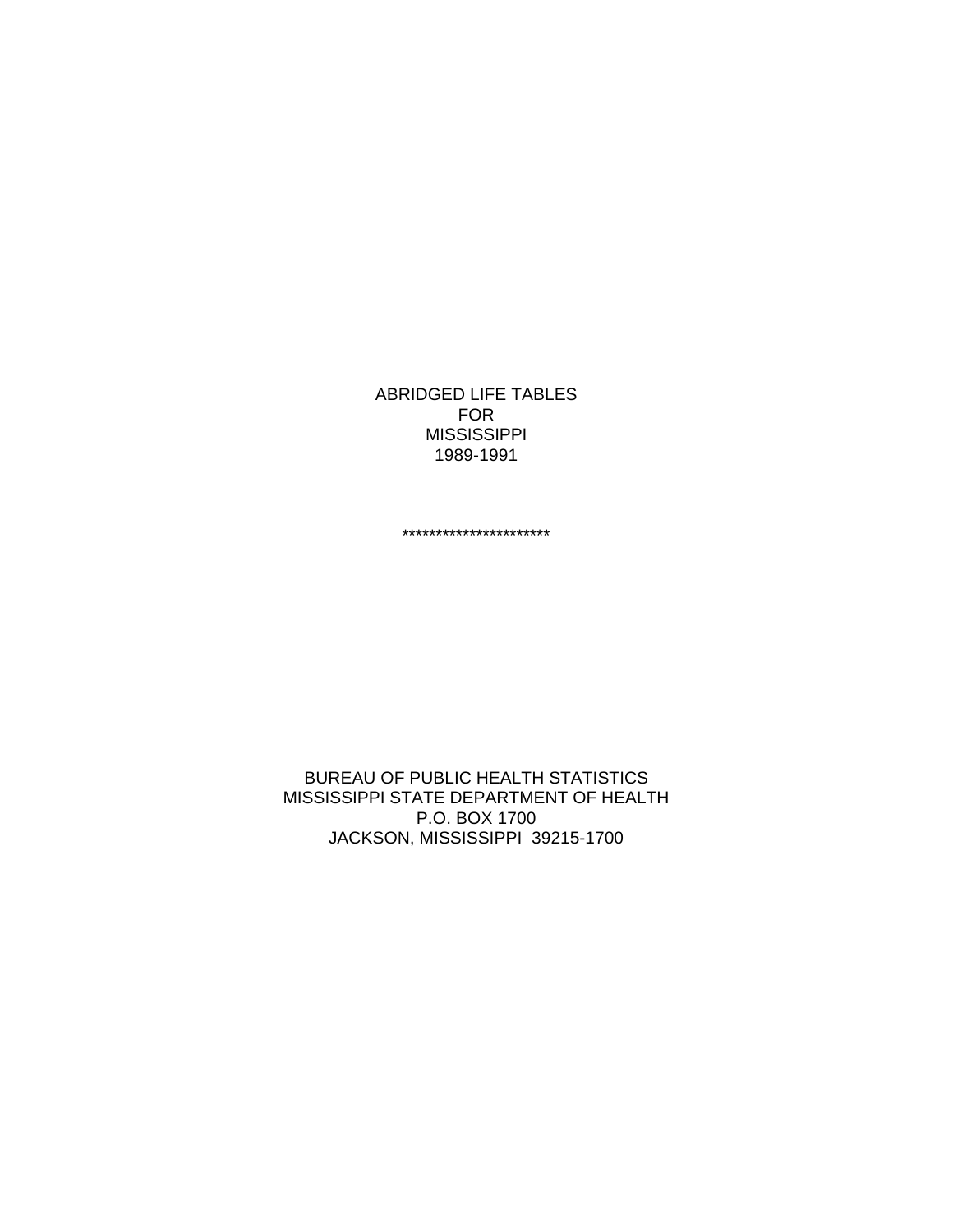## **TABLE OF CONTENTS**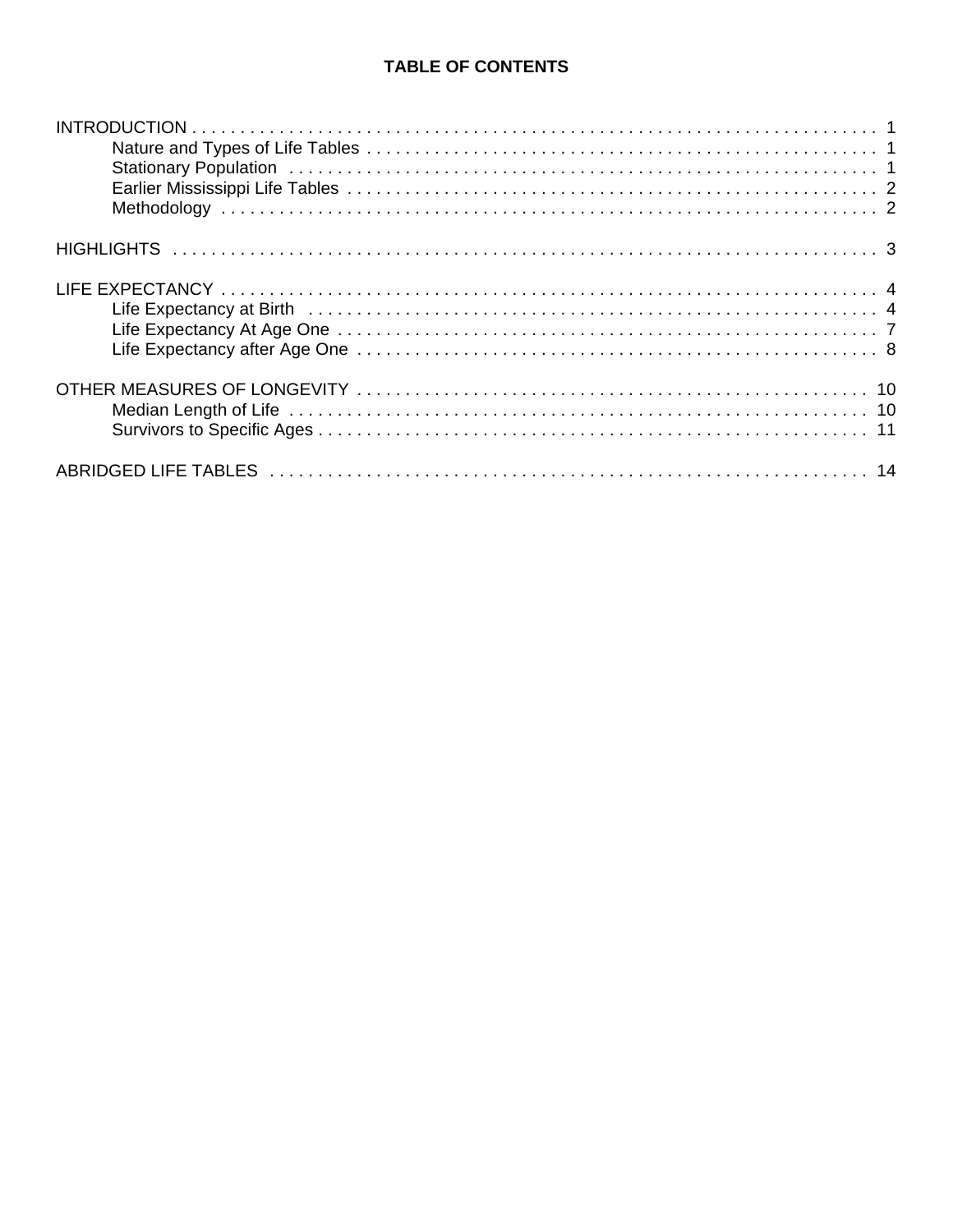## **LIST OF TABLES**

| Table 1. Life Expectancy at birth (in years), by race and sex, Mississippi and the United States, and changes |
|---------------------------------------------------------------------------------------------------------------|
| in Mississippi, by race and sex, each decennial census period 1929-31 through 1989-91 5                       |
| Table 2. Life Expectancy at age one (in years) by race and sex, each decennial census period 1929-31          |
|                                                                                                               |
|                                                                                                               |
| Table 4. Median Length of Life (in years), by race and sex, each decennial census period 1929-31 through      |
|                                                                                                               |
| Table 5. Survivors to ages 21 and 65 out of 100,000 born alive, by race and sex, each decennial census        |
|                                                                                                               |
|                                                                                                               |
| Table 7. Abridged life table for the white population, Mississippi, 1989-1991  16                             |
|                                                                                                               |
|                                                                                                               |
|                                                                                                               |
|                                                                                                               |
| Table 12. Abridged life table for the nonwhite male population, Mississippi, 1989-1991  21                    |
|                                                                                                               |
| Table 14. Abridged life table for the nonwhite female population, Mississippi, 1989-1991 23                   |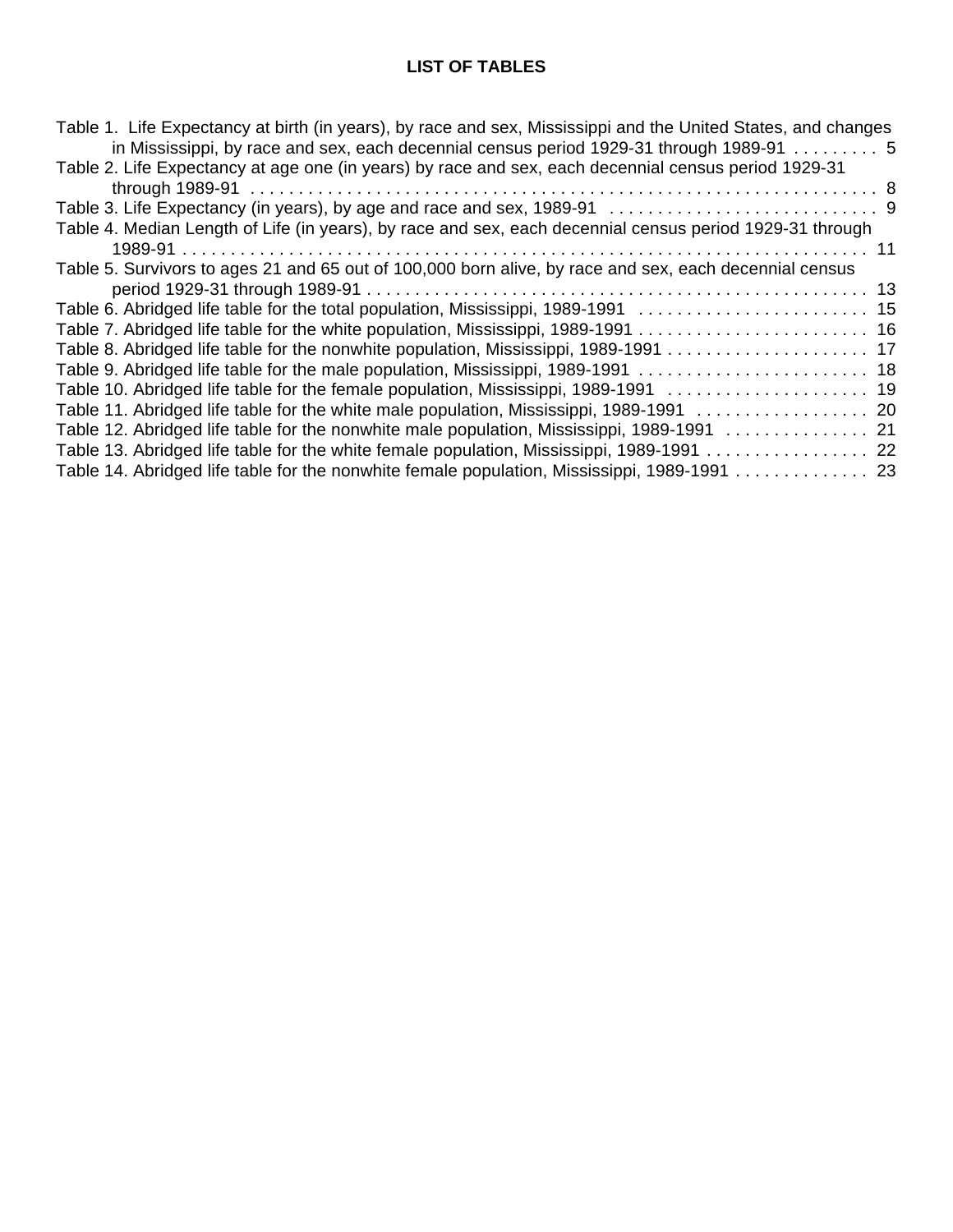## **LIST OF FIGURES**

| Figure 5. Percent of Life Table Cohort Surviving to, Ages 21, 50, and 65 by Race and Sex, |
|-------------------------------------------------------------------------------------------|
|                                                                                           |
|                                                                                           |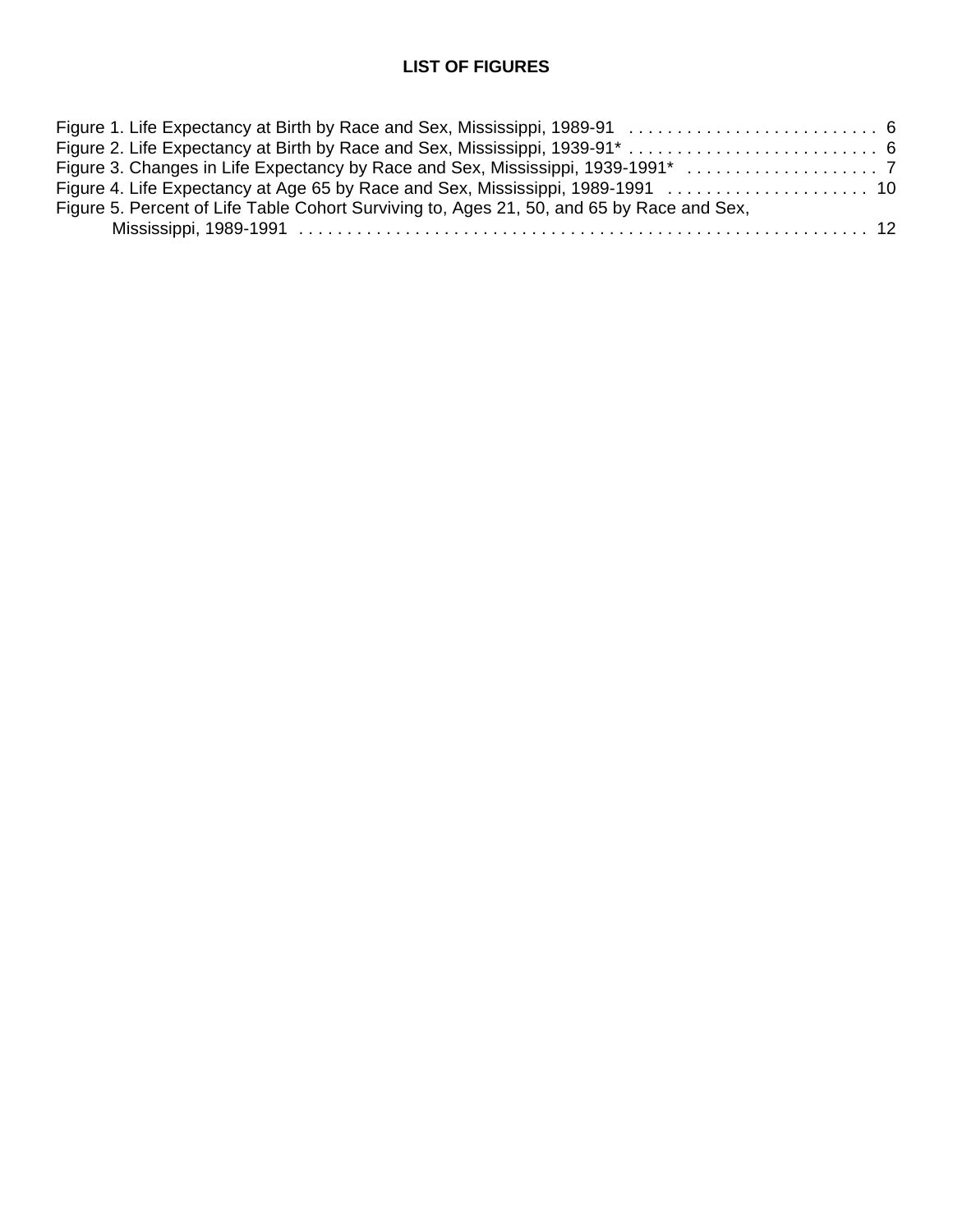#### **INTRODUCTION**

#### Nature and Types of Life Tables

Life tables are a method of summarizing the mortality experience of all age groups in a selected area during a specified interval of time. They produce measures of longevity which are independent of the age distribution of a population and thus are superior to crude death rates or even age-adjusted death rates in their comparability from area to area or from year to year. The figures in a life table are hypothetical numbers on the mortality, survivorship, and life expectancy among a group of newborn infants over the course of their lives if the age-specific death rates prevailing at the time of their birth were to remain unchanged during their lives. Most life tables are constructed using a group of 100,000 persons.

The type of table presented in this report is known as a current or period life table as it is based on deaths over a short period of time (three years). It can be described as cross-sectional in contrast to the longitudinal picture given by a generation or cohort life table which follows the actual mortality among a cohort or group of persons born in the same interval of time through each age in successive calendar years until all have died.

In addition, life tables are further classified as either complete or abridged according to whether the data are presented for single years of age or in intervals of five or ten years of age. The tables in this report are the abridged type with single year age intervals for ages less than 2, a three-year interval for ages 2-4 and five-year intervals for ages 5 and above.

#### **Stationary Population**

Although the hypothetical figures in a life table relate to a single cohort or group of 100,000 newborn infants and their mortality experience, the hypothesis can be extended to a concept known as the stationary population. If 100,000 babies were born each year and survived or died as indicated in Columns 2, 3 and 4 of the table and if there were no migration and if the births were distributed evenly during the year, a population which always had the same number of persons in each age group would result. In such a population the total number of deaths in a year would also be 100,000; that is the birth rate and the death rate would be the same. The figures in Column 5 (<sub>n</sub>L<sub>x</sub>), in addition to showing the number of years lived during an age interval by a single cohort of 100,000 individuals, also show what the age distribution of this stationary population would be. Additionally, the figures in Column 6 show the total number of persons in the indicated age interval and all subsequent age intervals. Thus, the value of  ${\sf T}_{\sf x}$  (Column 6) at age 0 would be the total number of persons in the stationary population.

#### Earlier Mississippi Life Tables

The Bureau of Public Health Statistics of the Mississippi State Department of Health has prepared abridged life tables for five successive decennial periods. A single publication<sup>1</sup> covering the first three sets (1929-31, 1939-41, and 1949-51) was published through the Social Science Research Center of Mississippi State University (then Mississippi State College). The second report<sup>2</sup>, issued by the Mississippi State Department of Health, included only tables for 1959-61 but contained comparisons with the earlier tables as do the reports for 1969-71 and 1979-81 and this report for 1989-91.

<sup>&</sup>lt;sup>1</sup>Rice, Margaret E. and Powell, Catherine, "Life Tables for Mississippi, 1930, 1940, 1950, Abridged", Social Science Studies, Demographic Series, No. 1, Social Science Research Center, Mississippi State College, State College, Mississippi, May 1954.

 $2$ Hazlewood, Jane and Klipple, Catherine Powell, "Life Tables for Mississippi, 1960, Abridged, Compared with 1930, 1940, and 1950", State Board of Health, Jackson, Mississippi, January, 1963.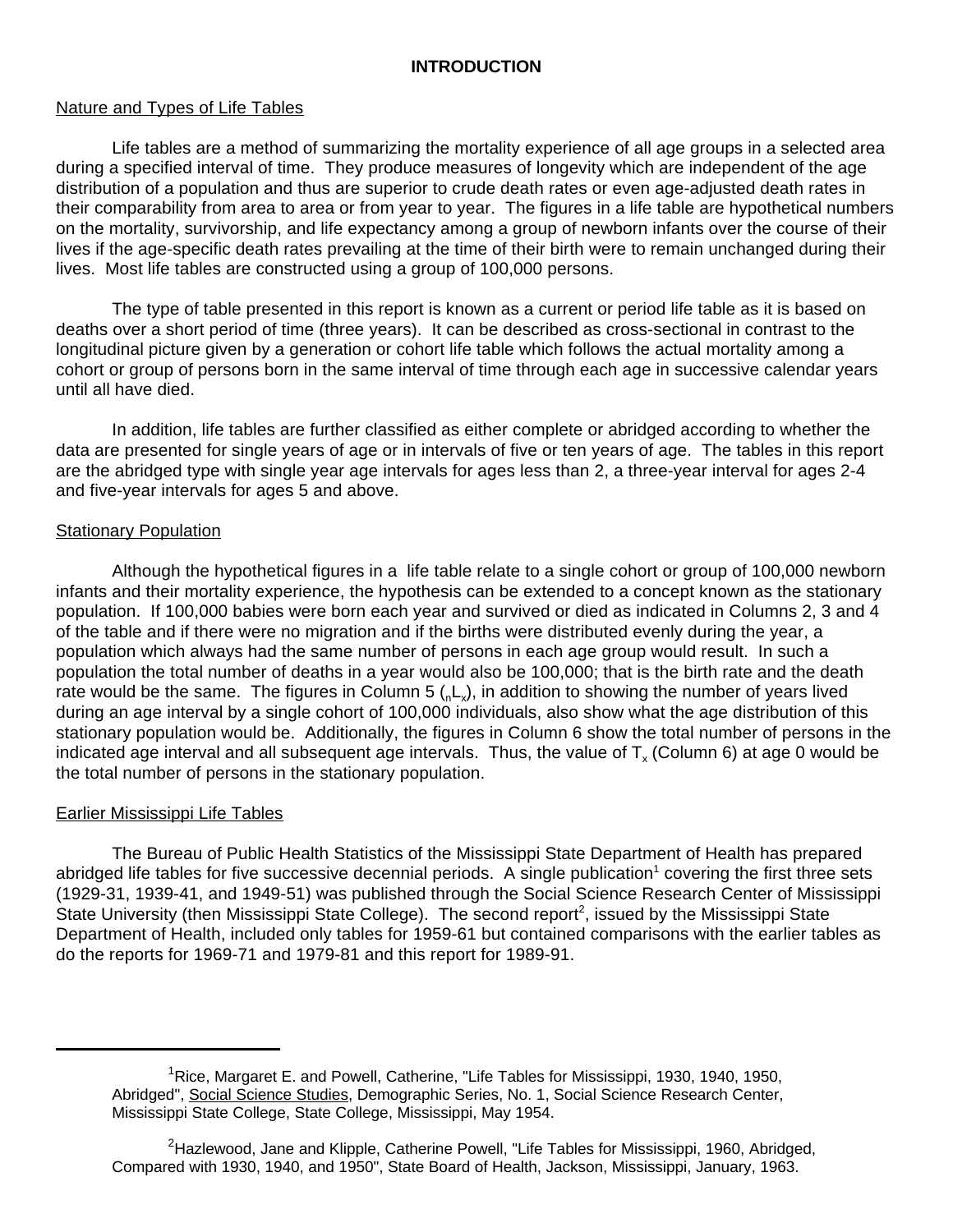#### **Methodology**

Reed and Merrell's method<sup>3</sup> of constructing abridged life tables was used for the tables in this report as well as for prior years. Deaths in each age group were averaged for the three years 1989-91 in order to attain greater stability and death rates were calculated on the basis of population figures reported April 1, 1990.

Incorrect statements of age which are sometimes given on death certificates as well as census records impair the accuracy of life tables to some extent. Because such errors are known to occur most frequently in the older groups and also because of the relatively small number of deaths at the oldest ages, life table values for persons of advanced ages do not have a large effect on the figures for younger ages. However, because of these inaccuracies caution should be used when interpreting life table values for the oldest age groups. A number of decimals were carried in the calculations, but the values in the tables are not considered to be reliable to more than one decimal place.

All vital statistics data used in constructing the tables were collected by the Mississippi State Department of Health, Bureau of Public Health Statistics.

 ${}^{3}$ Reed, Lowell, J. and Merrell, Margaret, "A Short Method for Constructing an Abridged Life Table", The American Journal of Hygiene, Vol. 30, No. 2, Sec. A, pp. 33-62, September 1939.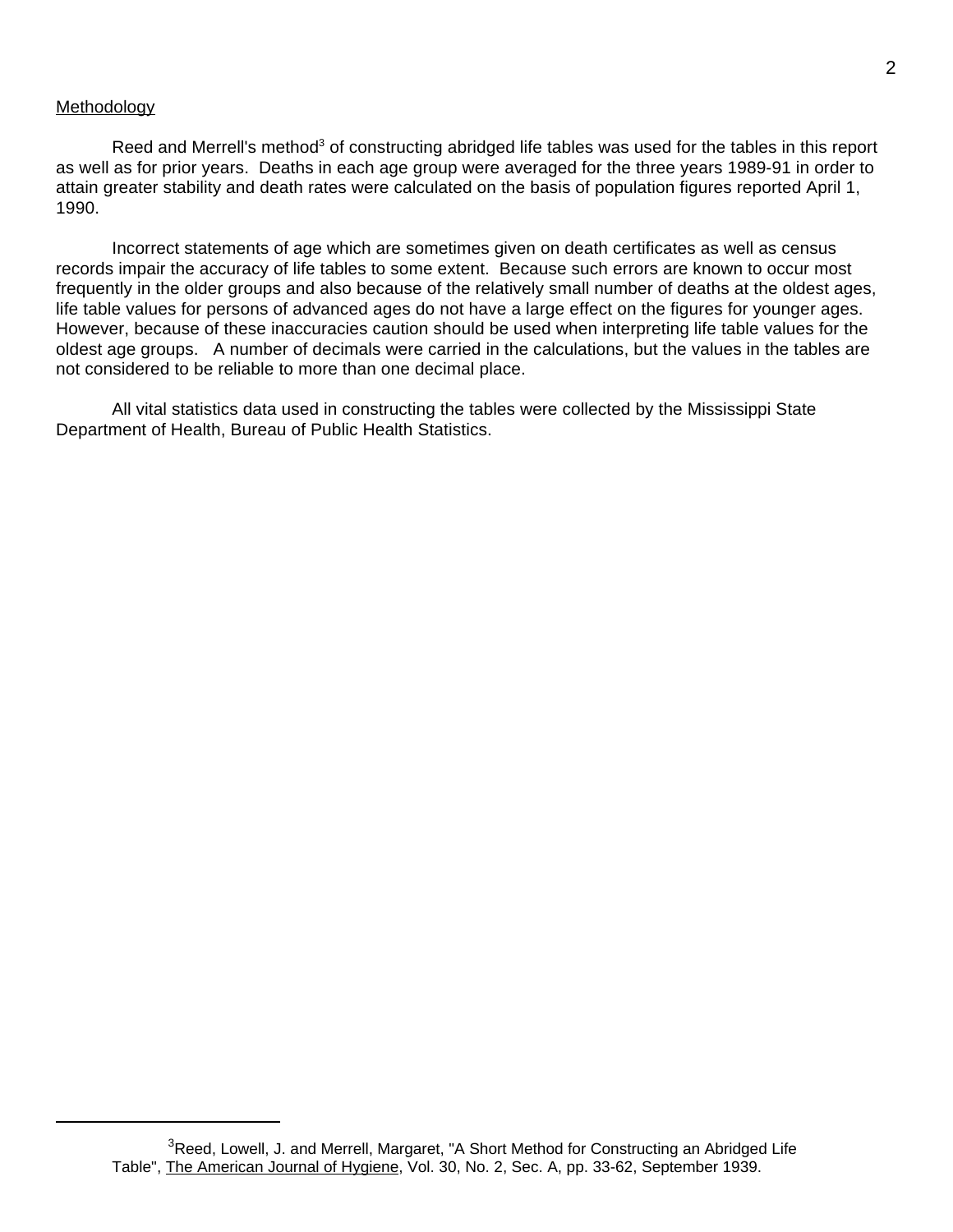#### **HIGHLIGHTS**

#### **Life Expectancy at Birth/Changes in Life Expectancy (1979-81 vs. 1989-91)**

|                         | <b>Life Expectancy at Birth</b>                | Change    |
|-------------------------|------------------------------------------------|-----------|
| <b>White Females</b>    | 78.8 years                                     | 0.6 years |
| <b>Nonwhite Females</b> | 73.9 years (5.0 yrs. less than white females)  | 0.4 years |
| <b>White Males</b>      | 70.8 years (8.0 yrs. less than white females)  | 1.5 years |
| <b>Nonwhite Males</b>   | 64.9 years (14.0 yrs. less than white females) | 0.6 years |

With the exception of the nonwhite population, life expectancy of Mississippians at birth in 1989-91 was less than in the United States as a whole according to national data for 1990,.

White females had a longer life expectancy than any other group at every age up through 75 (figures for ages 80 and over were not included in the comparison as they are somewhat questionable.)

#### **Life Expectancy at age 65/Median Length of Life**

|                      | Life Expectancy at age 65 | <b>Median Length of Life</b> |
|----------------------|---------------------------|------------------------------|
| <b>White Females</b> | 18.9 years                | 82.3 years                   |
| Nonwhite Females     | 17.4 years                | 77.5 years                   |
| <b>White Males</b>   | 14.3 years                | 74.1 years                   |
| Nonwhite Males       | 13.4 years                | 68.0 years                   |

#### **Percentage of the population expected to survive to specific ages**

|                  | To Age 21 | To Age 50 | To Age 65 |
|------------------|-----------|-----------|-----------|
| White females    | 98.5      | 95.0      | 85.3      |
| Nonwhite females | 97.6      | 90.7      | 75.1      |
| White males      | 97.5      | 89.8      | 72.3      |
| Nonwhite males   | 96.5      | 80.8      | 56.7      |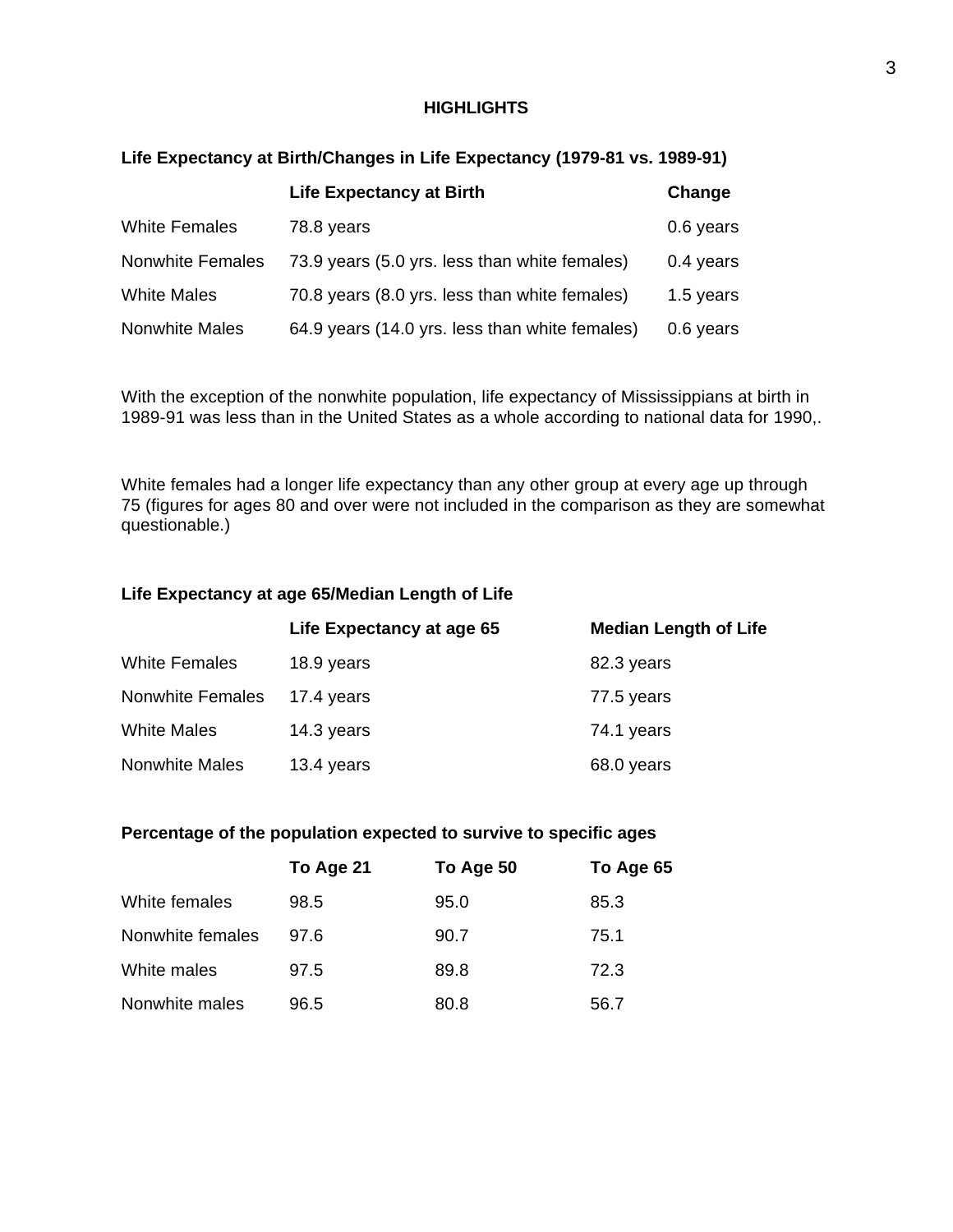#### **LIFE EXPECTANCY**

#### Life Expectancy at Birth

Life tables provide information on the expectation of life at each age, but the most frequently used value is the number of years a newborn infant can expect to live. This value for Mississippi infants born in 1989-91 was 73.1. Since both sex and race have an important bearing on longevity and since the race and sex composition of populations differs greatly, race and sex-specific figures are far more meaningful than those which relate to the total population.

It can be seen by review of the most recent Mississippi data presented in Table 1 and Figure 1 for the four race-sex groups that the life expectancy of 78.8 years for the white females was greater than that for any other group. A white female born in 1989-91 could expect to live 4.9 years longer than a nonwhite female, 8.0 years longer than a white male, and 13.9 years longer than a nonwhite male. The longer life expectancy for white females has persisted throughout the period for which state information is available (Figure 2). Until 1969-71 white males ranked second, although their average future lifetime was markedly less than that for white females. However, in 1969-71, the figure for white males dropped somewhat below that for nonwhite females as well. Nonwhite males have consistently had the shortest expected lifetime. Differences by sex were larger than the difference by race. It was also noted that the gap between the sexes widened in each successive decade but that racial differences narrowed.

The data in Table 1 show important and steady gains in longevity through 1959-61 for all components of Mississippi's population. Between 1959-61 and 1969-71 life expectancy for females of both races again increased though not as much as in previous decades; but for males of both races there were declines of more than a year. The latest data for 1989-91 shows an increase in life expectancy for all groups over the 1979-81 figures. Figure 3 depicts the changes during the last five decades.

Comparison of life expectancy at birth in this state and the nation is only possible on a limited scale at this time, as truly comparable figures for the United States are not yet available. Preliminary values based on the single year 1990 rather than the period 1989-91 indicate a greater life expectancy for each component of the U.S. population than for persons living in Mississippi, with the possible exception of the nonwhite female category (refer to Table 1). The average difference between the U.S. and Mississippi was approximately 1.3 years, although the actual figures varied, from a high of 2.8 years for all males to a low of .28 years for nonwhite females.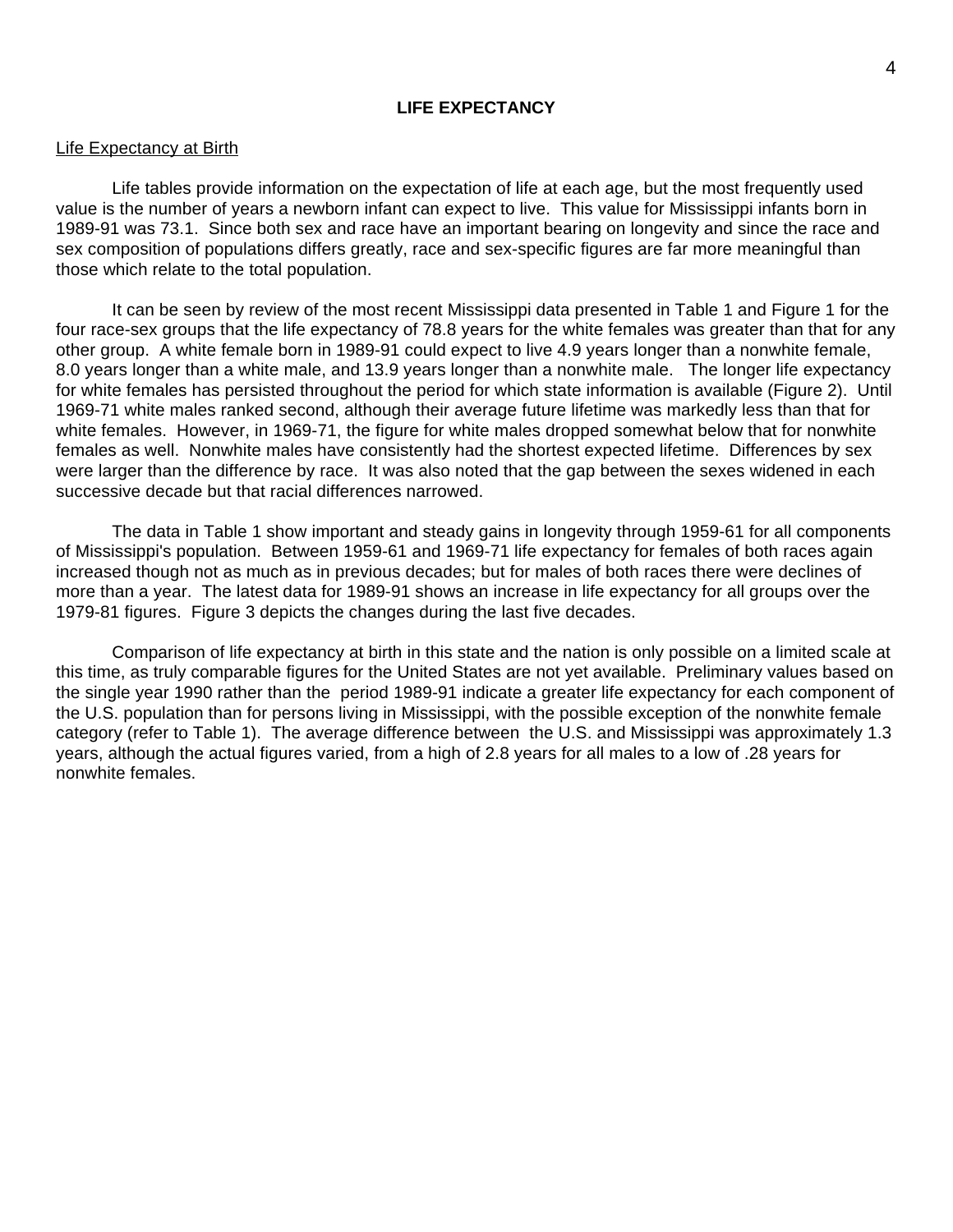|                                         |              | <b>Total</b> |         | <b>White</b> |             |               | <b>Nonwhite</b> |             |        |
|-----------------------------------------|--------------|--------------|---------|--------------|-------------|---------------|-----------------|-------------|--------|
| <b>Area/Date</b>                        | <b>Total</b> | <b>Male</b>  | Female  | <b>Total</b> | <b>Male</b> | <b>Female</b> | <b>Total</b>    | <b>Male</b> | Female |
| <b>Mississippi</b>                      |              |              |         |              |             |               |                 |             |        |
| 1929-31                                 | 56.0         |              | $\star$ | 61.8         |             | *             | 51.3            |             |        |
| 1939-41                                 | 60.7         | 59.3         | 62.1    | 65.2         | 62.8        | 67.6          | 56.4            | 55.8        | 57.1   |
| 1949-51                                 | 65.8         | 63.8         | 68.0    | 69.6         | 66.7        | 73.0          | 61.5            | 60.4        | 62.6   |
| 1959-61                                 | 68.0         | 65.0         | 71.2    | 71.1         | 67.5        | 75.1          | 63.9            | 61.6        | 66.3   |
| 1969-71                                 | 68.3         | 64.2         | 72.6    | 70.7         | 66.3        | 75.5          | 64.2            | 60.4        | 67.9   |
| 1979-81                                 | 72.2         | 67.8         | 79.6    | 73.8         | 69.4        | 78.3          | 69.0            | 64.3        | 73.5   |
| 1989-91                                 | 73.1         | 69.0         | 77.1    | 74.8         | 70.8        | 78.8          | 69.6            | 64.9        | 73.9   |
| <b>United States</b>                    |              |              |         |              |             |               |                 |             |        |
| 1929-31                                 | $\star$      |              | $\star$ |              | 59.1        | 62.7          | $^\star$        |             |        |
| 1939-41                                 | 63.6         | 61.6         | 65.9    | 64.9         | 62.8        | 67.3          | $\star$         | 52.3        | 55.5   |
| 1949-51                                 | 68.1         | 65.5         | 71.0    | 69.0         | 66.3        | 72.0          | 60.7            | 58.9        | 62.7   |
| 1959-61                                 | 69.9         | 66.8         | 73.2    | 70.7         | 67.6        | 74.2          | 63.9            | 61.5        | 66.5   |
| 1969-71                                 | 70.8         | 67.0         | 74.6    | 71.6         | 67.9        | 75.5          | 65.0            | 61.0        | 69.1   |
| 1980                                    | 73.7         | 70.0         | 77.4    | 74.4         | 70.7        | 78.1          | 68.1            | 63.8        | 72.5   |
| 1990                                    | 75.4         | 71.8         | 78.8    | 76.1         | 72.7        | 79.4          | 69.1            | 64.5        | 73.6   |
| <b>CHANGES IN</b><br><b>MISSISSIPPI</b> |              |              |         |              |             |               |                 |             |        |
| 1929-31 to<br>1939-41                   | 4.7          | $^\star$     | $\star$ | 3.5          |             | *             | 5.2             | $^\star$    |        |
| 1939-41 to<br>1949-51                   | 5.1          | 4.6          | 5.9     | 4.4          | 3.9         | 5.4           | 5.1             | 4.7         | 5.4    |
| 1949-51 to<br>1959-61                   | 2.1          | $1.1$        | 3.2     | 1.5          | 0.8         | 2.2           | 2.5             | 1.1         | 3.7    |
| 1959-61 to<br>1969-71                   | 0.3          | $-0.7$       | 1.4     | $-0.5$       | $-1.2$      | 0.4           | 0.3             | $-1.2$      | 1.7    |
| 1969-71 to<br>1979-81                   | 3.9          | 3.6          | 4.0     | 3.1          | 3.1         | 2.7           | 4.8             | 4.0         | 5.6    |
| 1979-81 to<br>1989-91                   | 0.9          | 1.2          | 0.6     | 1.1          | 1.5         | 0.6           | 0.5             | 0.6         | 0.4    |

**Table 1. Life Expectancy at birth (in years), by race and sex, Mississippi and the United States, and changes in Mississippi, by race and sex, each decennial census period 1929-31 through 1989-91**

\* Not Available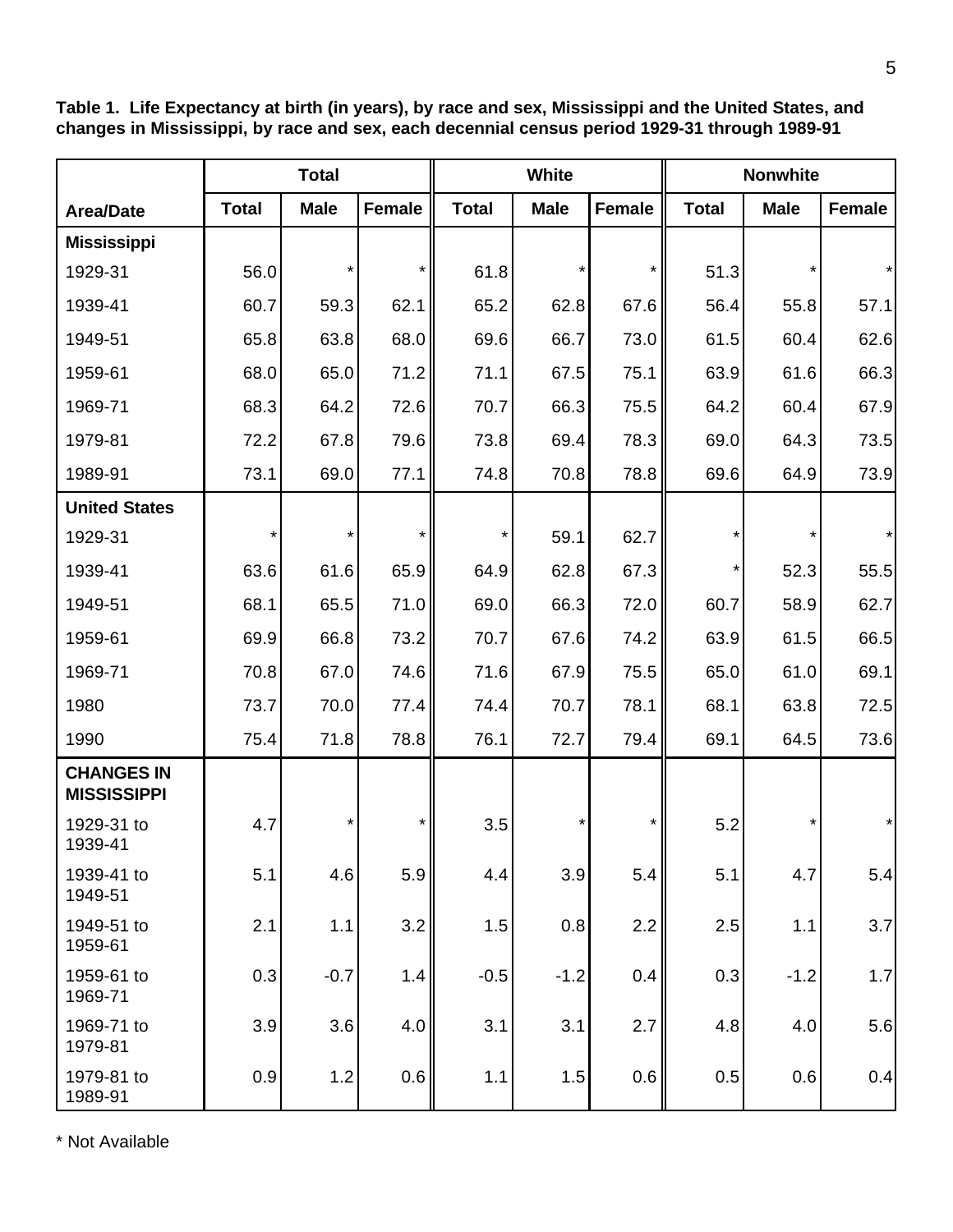

**Figure 1. Life Expectancy at Birth by Race and Sex, Mississippi, 1989-91**



**Figure 2. Life Expectancy at Birth by Race and Sex, Mississippi, 1939-91\***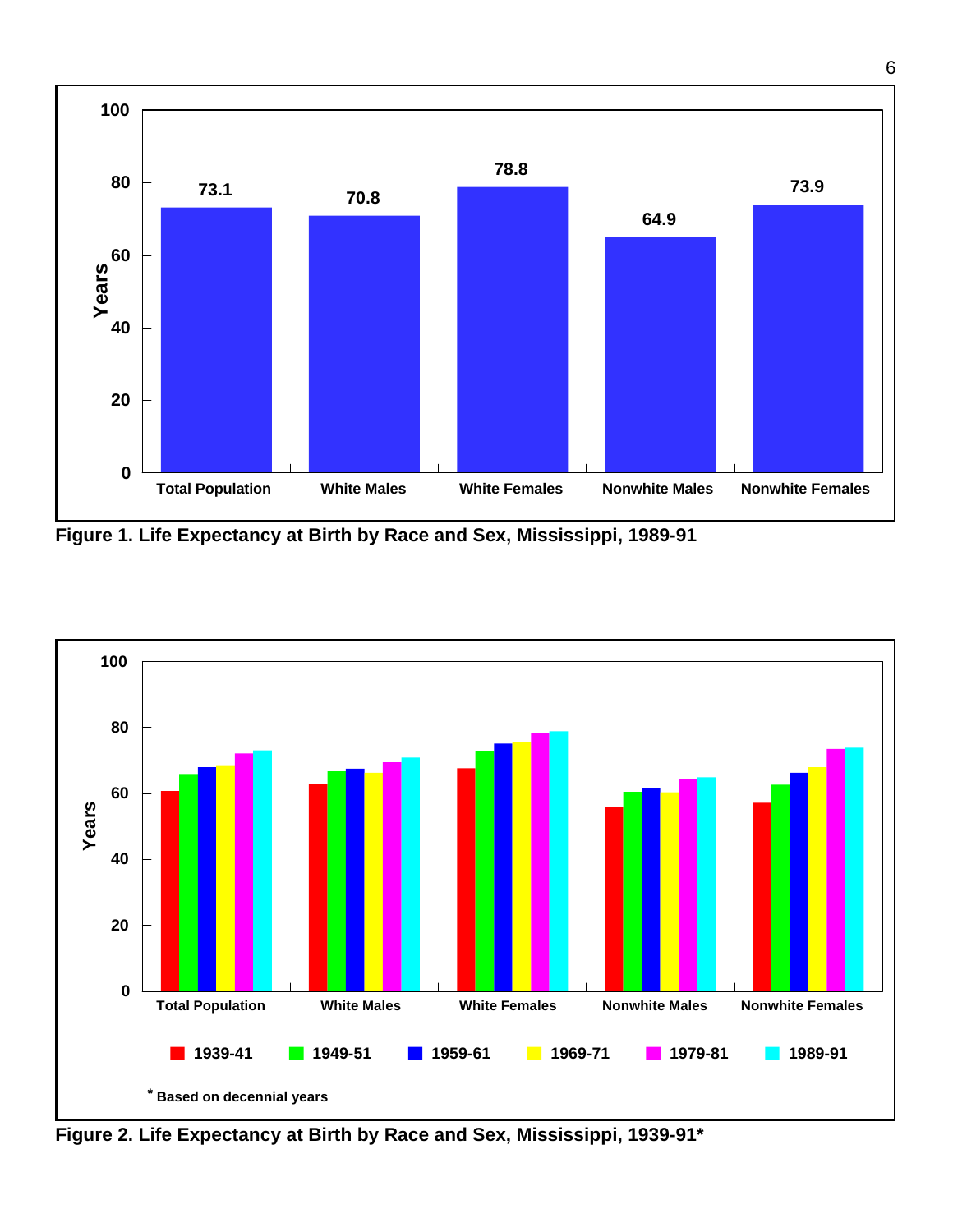

**Figure 3. Changes in Life Expectancy by Race and Sex, Mississippi, 1939-1991\***

## Life Expectancy At Age One

An important fact about life expectancy at age one is that often it is higher than life expectancy at birth because it is not affected by the infant mortality rate. In other words, a child who has already survived the hazardous first year of life can expect a longer future lifetime, on the average, than a newborn infant. The infant mortality rate for white babies was low enough that it did not cause their life expectancy at birth to be less than that at age one. Even though the infant mortality rate among nonwhite babies was significantly higher than that of white babies for each year during 1989-91, this did not produce a large difference in life expectancy at birth and life expectancy at age one. Relationships between the figures shown in Table 2 on life expectancy at age one were essentially the same as those seen in Table 1. White females had the longest average future lifetime and nonwhite males the shortest.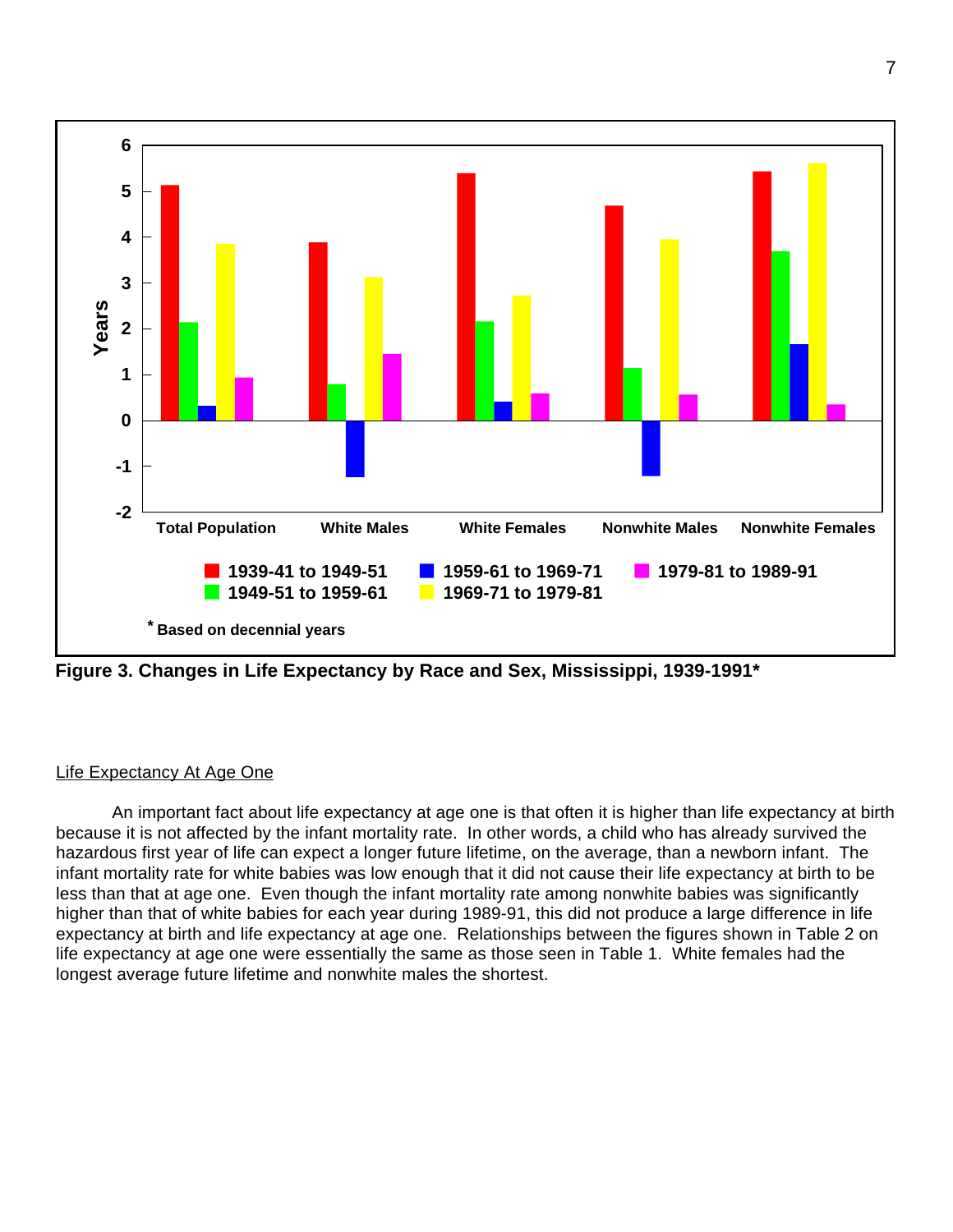|             |       | <b>Total</b> |               |              | <b>White</b><br><b>Nonwhite</b> |        |              |             |               |
|-------------|-------|--------------|---------------|--------------|---------------------------------|--------|--------------|-------------|---------------|
| <b>Date</b> | Total | <b>Male</b>  | <b>Female</b> | <b>Total</b> | <b>Male</b>                     | Female | <b>Total</b> | <b>Male</b> | <b>Female</b> |
| 1929-31     | 58.5  | $\star$      |               | 63.9         | $\star$                         |        | 53.9         | $\star$     | $\star$       |
| 1939-41     | 63.0  | 61.9         | 64.1          | 67.3         | 65.1                            | 69.4   | 58.9         | 58.6        | 59.2          |
| 1949-51     | 67.3  | 65.6         | 69.3          | 70.7         | 67.9                            | 73.8   | 63.2         | 62.5        | 64.0          |
| 1959-61     | 69.6  | 66.7         | 72.7          | 71.8         | 68.3                            | 75.7   | 66.2         | 64.1        | 68.3          |
| 1969-71     | 69.3  | 65.3         | 73.4          | 71.0         | 66.7                            | 75.8   | 65.7         | 62.0        | 69.2          |
| 1979-81     | 72.3  | 68.0         | 76.6          | 73.5         | 69.2                            | 77.9   | 69.6         | 64.9        | 74.0          |
| 1989-91     | 72.9  | 68.9         | 76.9          | 74.4         | 70.5                            | 78.3   | 69.7         | 65.0        | 74.0          |

**Table 2. Life Expectancy at age one (in years) by race and sex, each decennial census period 1929-31 through 1989-91** 

#### \* Not Available

#### Life Expectancy after Age One

Table 3 presents the average number of years of life remaining to each component of the population at various ages through 75 as well as at birth. (Data for ages 80 and above are not included in the table and this part of the analysis because they are somewhat questionable, as was mentioned in the section on methodology.) Paralleling the findings for newborn infants and children age one was the fact that the expectation of life for white females was also greater than that for any other race-sex group at all listed ages past one. Nonwhite females had the second longest expected future lifetime at all ages with white males ranking third, followed by nonwhite males. Although the actual number of years by which life expectancy for white females exceeded that for the other groups was not as large in the adult age as at birth, the differences, for the most part, were proportionately greater in the adult ages. Of particular interest to working people and their employers is the anticipated length of life after retirement. As shown in Figure 4, white females at age 65 could expect an average of 18.9 more years, nonwhite females 17.4, white males 14.3 years, and nonwhite males 13.4 years.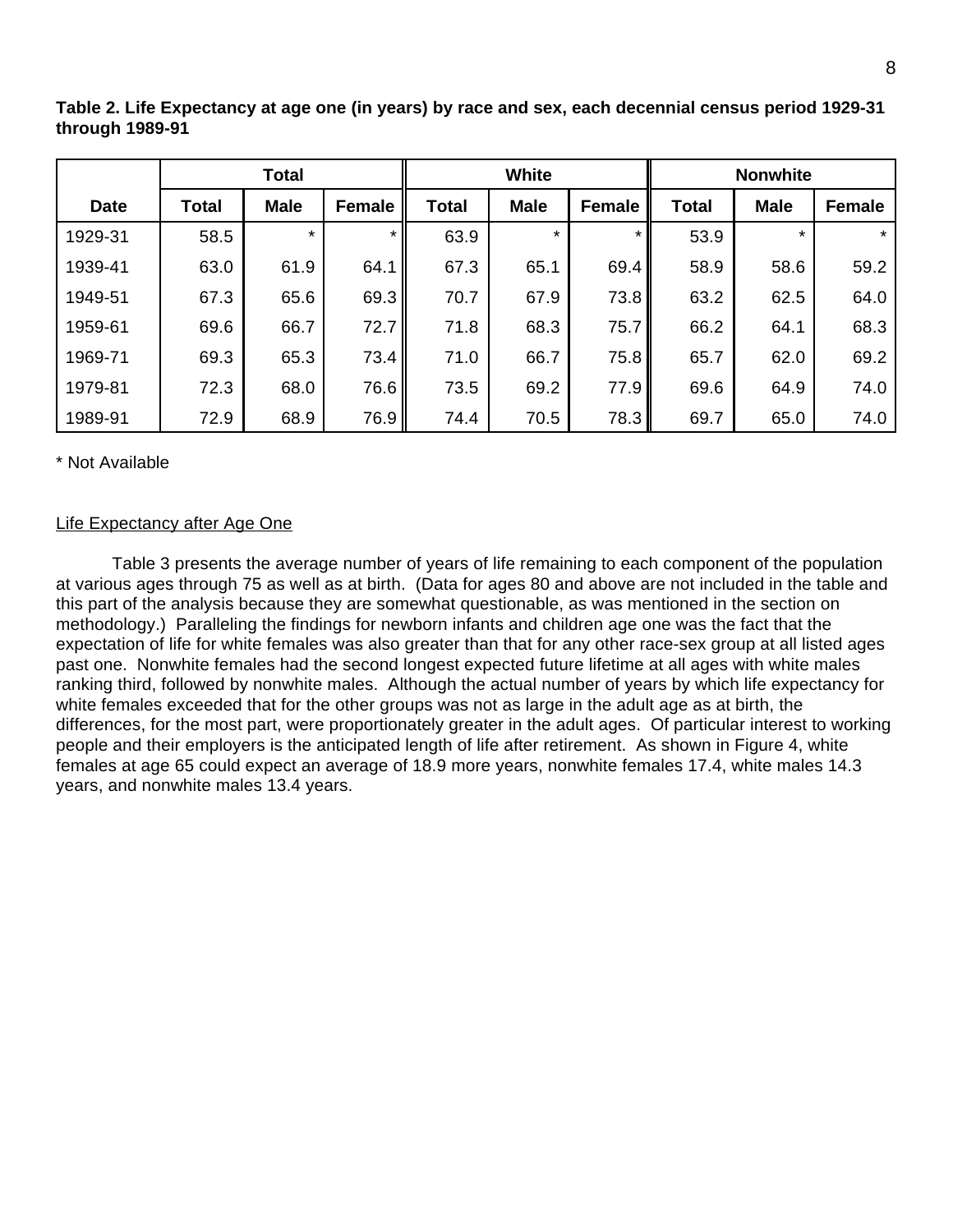|                |              | <b>Total</b> |               |              | <b>White</b><br><b>Nonwhite</b> |               |              |             |        |
|----------------|--------------|--------------|---------------|--------------|---------------------------------|---------------|--------------|-------------|--------|
| Age            | <b>Total</b> | <b>Male</b>  | <b>Female</b> | <b>Total</b> | <b>Male</b>                     | <b>Female</b> | <b>Total</b> | <b>Male</b> | Female |
|                |              |              |               |              |                                 |               |              |             |        |
| $\pmb{0}$      | 73.1         | 69.0         | 77.1          | 74.8         | 70.8                            | 78.8          | 69.6         | 64.9        | 73.9   |
| 1              | 72.9         | 68.9         | 76.9          | 74.4         | 70.5                            | 78.3          | 69.7         | 65.0        | 74.0   |
| $\overline{2}$ | 72.0         | 67.9         | 76.0          | 73.5         | 69.6                            | 77.4          | 68.7         | 64.1        | 73.1   |
| 5              | 69.1         | 65.0         | 73.1          | 70.6         | 66.7                            | 74.4          | 65.9         | 61.2        | 70.2   |
| 10             | 64.2         | 60.2         | 68.2          | 65.7         | 61.8                            | 69.5          | 61.0         | 56.3        | 65.3   |
| 15             | 59.4         | 55.3         | 63.3          | 60.8         | 56.9                            | 64.6          | 56.1         | 51.5        | 60.4   |
|                |              |              |               |              |                                 |               |              |             |        |
| 20             | 54.7         | 50.7         | 58.5          | 56.1         | 52.3                            | 59.9          | 51.4         | 46.9        | 55.6   |
| 25             | 50.1         | 46.3         | 53.7          | 51.4         | 47.8                            | 55.0          | 46.9         | 42.6        | 50.8   |
| 30             | 45.4         | 41.8         | 48.9          | 46.8         | 43.2                            | 50.2          | 42.4         | 38.3        | 46.1   |
| 35             | 40.9         | 37.4         | 44.2          | 42.1         | 38.2                            | 45.4          | 38.0         | 34.1        | 41.5   |
| 40             | 36.3         | 33.0         | 39.5          | 37.4         | 34.0                            | 40.7          | 33.6         | 29.9        | 36.9   |
| 45             | 31.9         | 28.7         | 34.9          | 32.8         | 29.6                            | 36.0          | 29.5         | 26.0        | 32.5   |
|                |              |              |               |              |                                 |               |              |             |        |
| 50             | 27.7         | 24.6         | 30.5          | 28.5         | 25.3                            | 31.4          | 25.6         | 22.4        | 28.3   |
| 55             | 23.6         | 20.7         | 26.2          | 24.3         | 21.2                            | 27.0          | 22.0         | 19.0        | 24.4   |
| 60             | 19.9         | 17.2         | 22.2          | 20.4         | 17.6                            | 22.8          | 18.6         | 16.0        | 20.7   |
| 65             | 16.5         | 14.1         | 18.5          | 16.8         | 14.3                            | 18.9          | 15.6         | 13.4        | 17.4   |
| 70             | 13.4         | 11.3         | 15.0          | 13.6         | 11.4                            | 15.3          | 12.9         | 11.1        | 14.4   |
| 75             | 10.7         | 9.0          | 11.8          | 10.7         | 8.9                             | 11.9          | 10.5         | 9.2         | 11.6   |

**Table 3. Life Expectancy (in years), by age and race and sex, 1989-91**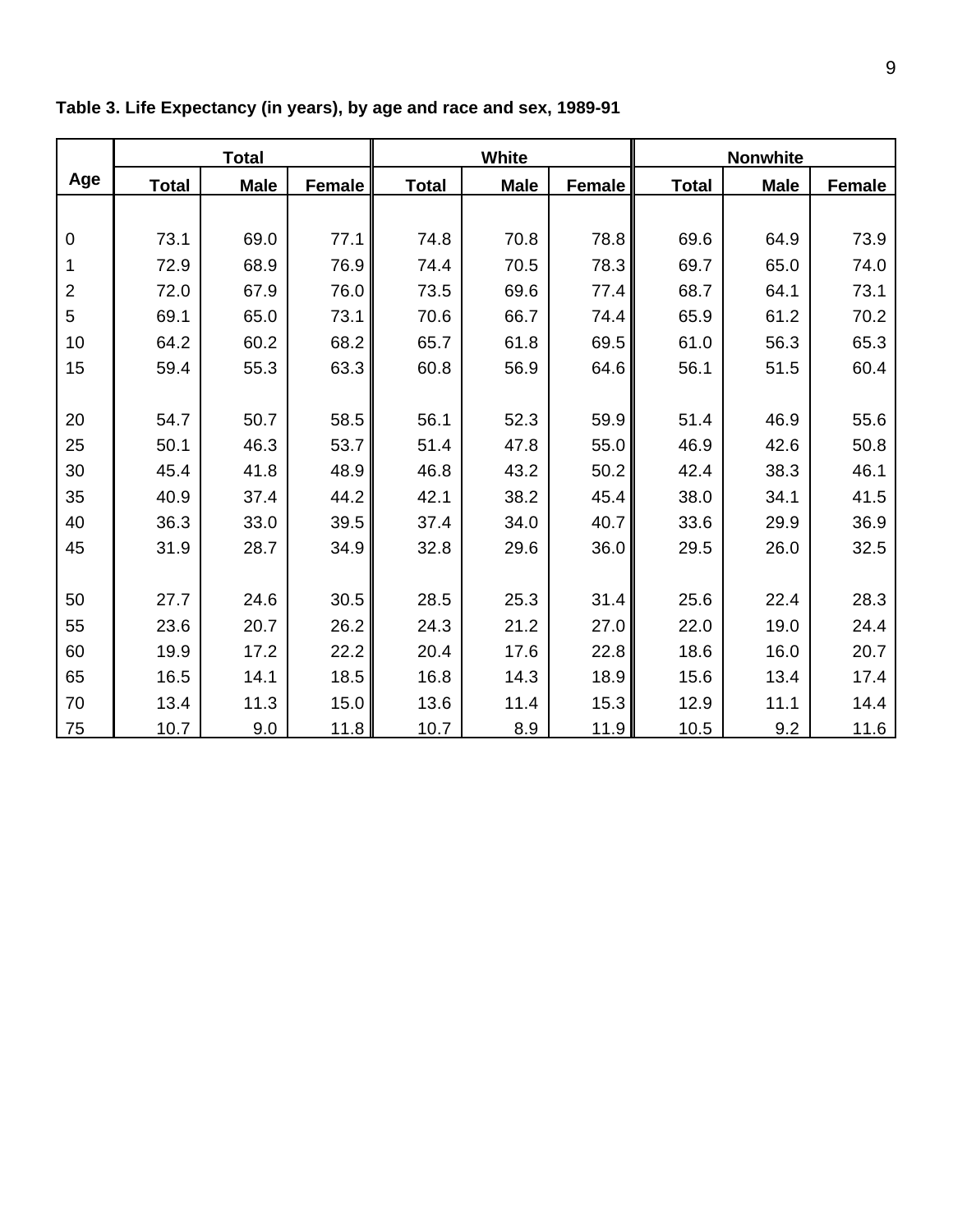

**Figure 4. Life Expectancy at Age 65 by Race and Sex, Mississippi, 1989-1991**

## **OTHER MEASURES OF LONGEVITY**

#### Median Length of Life

Although life expectancy is the most frequently quoted type of measurement that can be obtained from a life table, there are others of interest. One of these is the median length of life (MLL), also referred to as probable lifetime. This figure is not read directly from the table but can be easily calculated from the  $I_{x}$ values (Column 3) in the table. It is the age by which exactly one-half of the members of the original group or cohort have died. For a cohort of 100,000 born alive it is the age which corresponds to a value of 50,000 survivors. The MLL is always somewhat longer than the expectation of life at birth, one of the most important reasons being that MLL is not affected by infant deaths to the extent that the life expectancy is impacted.

The medians shown in Table 4 for 1989-91 were related in the same manner that was observed for the life expectancy data previously reviewed - that is, white females ranked first, followed by nonwhite females, white males and nonwhite males with the shortest length of life. However, the difference between the lowest and highest medians (12.1 years) was not as large as the corresponding difference in the figures of life expectancy at birth. Comparison of the newest values revealed that the median length of life exceeded life expectancy at birth by 3.3 years for white males, 3.5 years for white females, 3.1 years for nonwhite males, and 3.6 years for nonwhite females.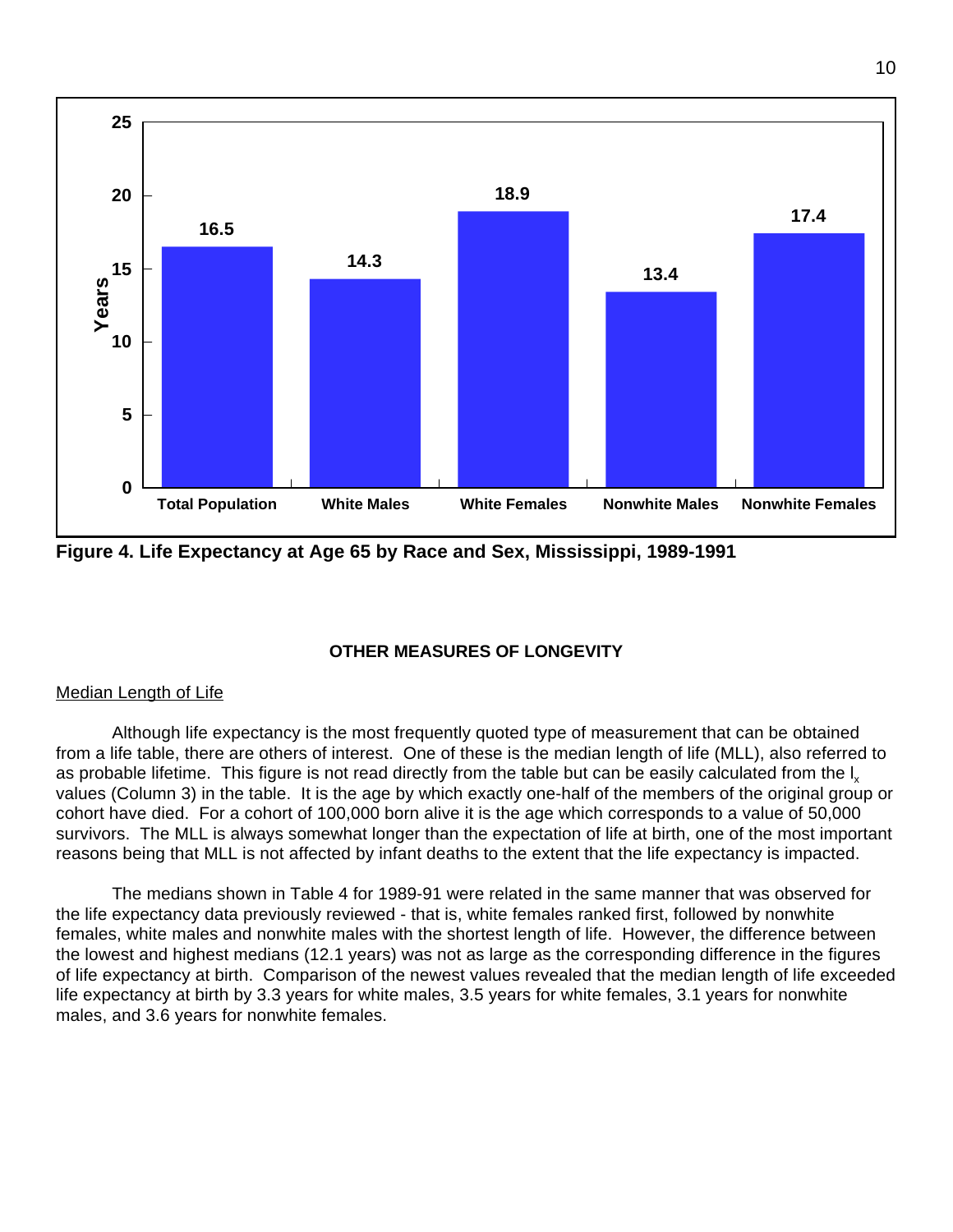|             |              | <b>Total</b> |               | <b>White</b> |             |               | <b>Nonwhite</b> |             |               |
|-------------|--------------|--------------|---------------|--------------|-------------|---------------|-----------------|-------------|---------------|
| <b>Date</b> | <b>Total</b> | <b>Male</b>  | <b>Female</b> | <b>Total</b> | <b>Male</b> | <b>Female</b> | <b>Total</b>    | <b>Male</b> | <b>Female</b> |
|             |              |              |               |              |             |               |                 |             |               |
| 1929-31     | 62.9         | $\star$      | $\star$       | 69.2         | *           | $\star$       | 55.8            | $\star$     | $\star$       |
| 1939-41     | 67.1         | 65.6         | 68.8          | 71.8         | 69.5        | 73.9          | 60.8            | 60.8        | 60.9          |
| 1949-51     | 71.3         | 69.2         | 73.5          | 74.5         | 71.6        | 77.4          | 66.0            | 65.3        | 66.8          |
| 1959-61     | 73.3         | 70.2         | 76.8          | 75.7         | 71.7        | 79.5          | 69.7            | 67.4        | 71.8          |
| 1969-71     | 73.1         | 68.8         | 77.6          | 75.0         | 70.1        | 79.8          | 69.5            | 65.3        | 73.1          |
| 1979-81     | 76.1         | 71.5         | 80.6          | 77.3         | 72.6        | 81.8          | 73.2            | 68.1        | 77.7          |
| 1989-91     | 76.8         | 72.5         | 80.1          | 78.3         | 74.1        | 82.3          | 72.8            | 68.0        | 77.5          |

**Table 4. Median Length of Life (in years), by race and sex, each decennial census period 1929-31 through 1989-91**

\* Not available

#### Survivors to Specific Ages

Another way of measuring longevity is by the proportion of the original group who would survive to certain ages if the life table death rates prevailed. The number of survivors can be read directly from Column 5 (l<sub>x</sub>) and the percentages easily calculated on the base of 100,000, the original size of the cohort. The two ages most often chosen for review are 21 and 65 because they are considered milestones in a person's life in our society. Comparative data for 1989-91 by race and sex are presented in Figure 5 for these two ages and an intermediate age of 50. It can be seen that well over 95 percent of each group could expect to reach age 21, that the differences between the groups were not large at that age, and that white females fared best and nonwhite males the worst as was noted in checking other measures of longevity. At age 50 the proportion of white females expected was still over 90 percent although only 81 percent of the nonwhite males were expected to be living and the other two groups had experienced moderate losses. At age 65, white females were still in a favorable position with a survival rate of 85 percent. However, only a little more than half of the nonwhite males could expect to live to "retirement age," and slightly more than seventy-two percent of the white males and three-fourths of the nonwhite females were likely to reach that point in life.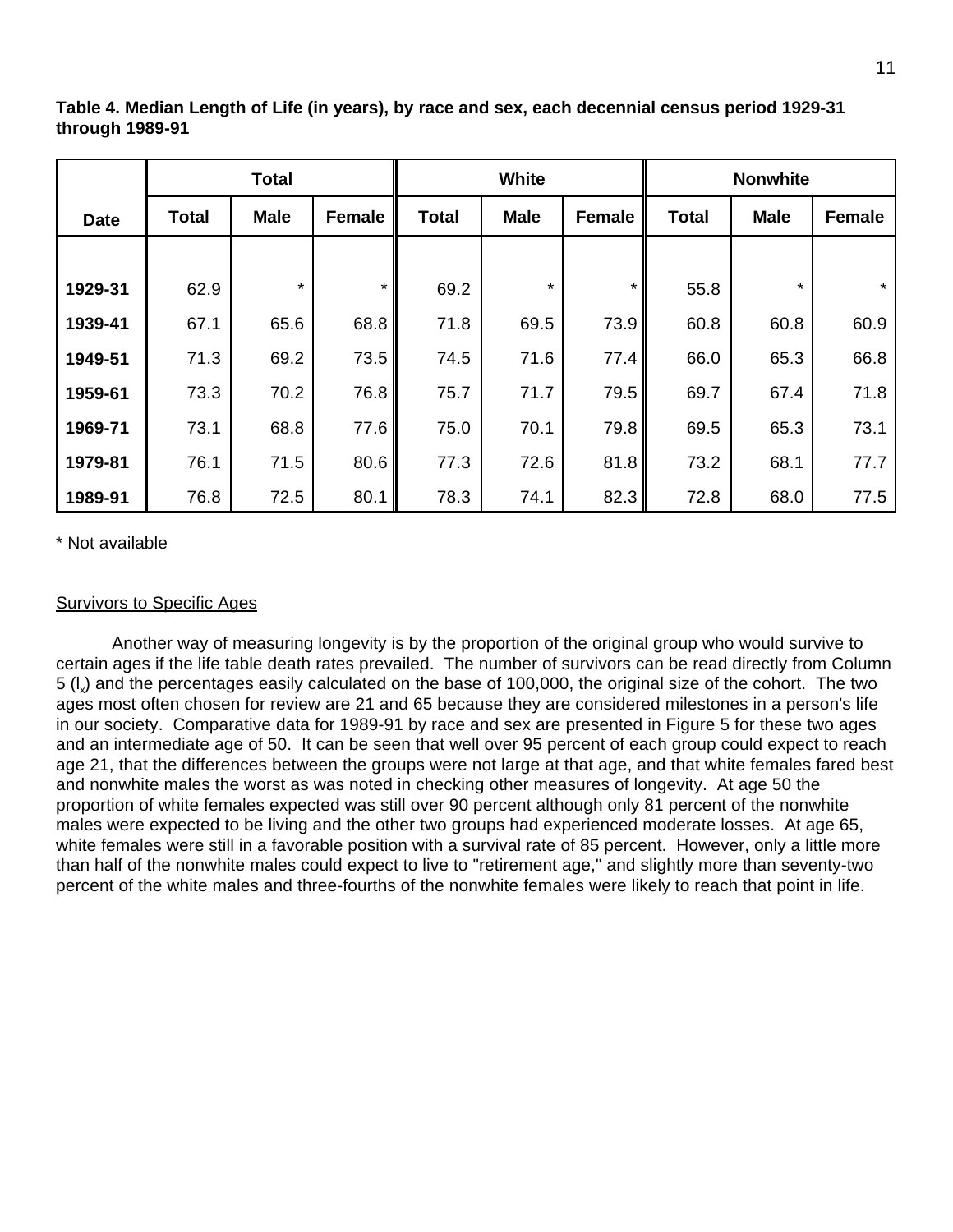

**Figure 5. Percent of Life Table Cohort Surviving to, Ages 21, 50, and 65 by Race and Sex, Mississippi, 1989-1991**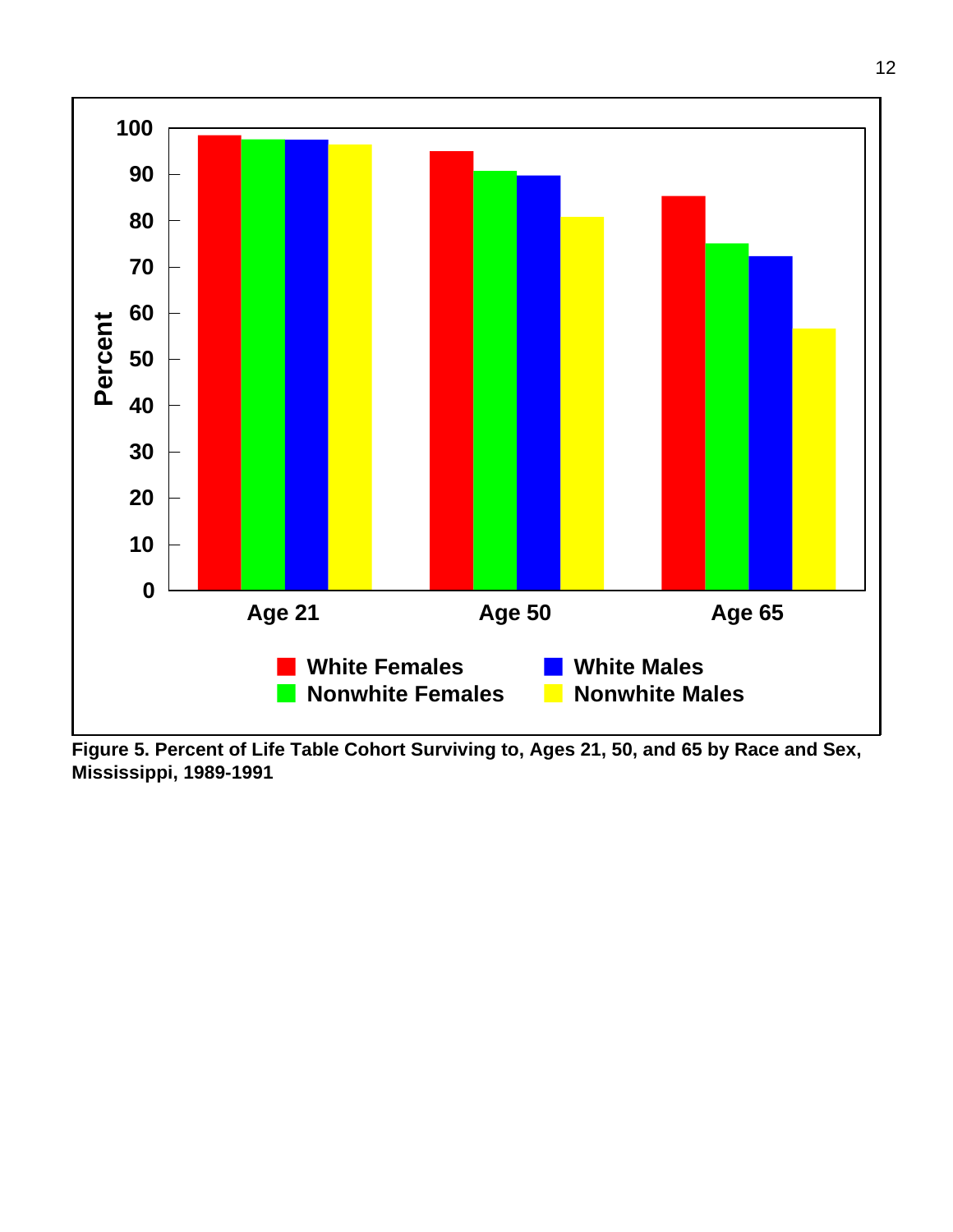Contrasting changes in the number surviving to ages 21 and 65 are in evidence in Table 5. Throughout the entire period shown in the table increasingly more of each component of the population could expect to reach their twenty-first birthday and their sixty-fifth.

|                  | <b>Total</b> |             |               | <b>White</b> |             |               | <b>Nonwhite</b> |             |         |  |
|------------------|--------------|-------------|---------------|--------------|-------------|---------------|-----------------|-------------|---------|--|
| <b>Area/Date</b> | <b>Total</b> | <b>Male</b> | <b>Female</b> | <b>Total</b> | <b>Male</b> | <b>Female</b> | <b>Total</b>    | <b>Male</b> | Female  |  |
| <b>AGE 21</b>    |              |             |               |              |             |               |                 |             |         |  |
| 1929-31          | 87,464       | $\star$     |               | 90,060       | $^\star$    | $\star$       | 85,189          | *           | $\star$ |  |
| 1939-41          | 90,688       | 89,892      | 91,403        | 92,495       | 91,567      | 93,224        | 89,120          | 88,425      | 89,826  |  |
| 1949-51          | 93,922       | 93,105      | 94,772        | 95,545       | 94,809      | 96,333        | 92,516          | 91,622      | 93,434  |  |
| 1959-61          | 94,357       | 93,619      | 95,122        | 96,184       | 95,568      | 96,844        | 92,742          | 91,852      | 93,643  |  |
| 1969-71          | 95,310       | 94,401      | 96,249        | 96,482       | 95,692      | 97,315        | 94,023          | 92,944      | 95,110  |  |
| 1979-81          | 96,999       | 96,308      | 97,721        | 97,606       | 97,000      | 98,264        | 96,310          | 95,528      | 97,115  |  |
| 1989-91          | 97,555       | 97,036      | 98,087        | 98,012       | 97,512      | 98,543        | 97,030          | 96,460      | 97,584  |  |
| <b>AGE 65</b>    |              |             |               |              |             |               |                 |             |         |  |
| 1929-31          | 46,747       | $\star$     | *             | 59,312       | $^\star$    | $\star$       | 36,626          |             | $\star$ |  |
| 1939-41          | 53,734       | 51,038      | 56,377        | 65,664       | 60,052      | 71,215        | 42,162          | 41,937      | 42,410  |  |
| 1949-51          | 62,771       | 58,704      | 67,102        | 71,785       | 65,094      | 79,150        | 51,753          | 50,607      | 52,953  |  |
| 1959-61          | 67,710       | 61,248      | 74,284        | 73,844       | 65,555      | 82,691        | 58,942          | 54,736      | 62,851  |  |
| 1969-71          | 67,206       | 58,509      | 76,124        | 71,952       | 62,359      | 82,119        | 58,235          | 50,473      | 65,521  |  |
| 1979-81          | 73,284       | 64,771      | 81,646        | 76,596       | 68,429      | 84,903        | 66,015          | 55,969      | 74,977  |  |
| 1989-91          | 74,996       | 67,790      | 82,007        | 78,763       | 72,339      | 85,306        | 66,554          | 56,701      | 75,118  |  |

| Table 5. Survivors to ages 21 and 65 out of 100,000 born alive, by race and sex, each decennial census |  |  |
|--------------------------------------------------------------------------------------------------------|--|--|
| period 1929-31 through 1989-91                                                                         |  |  |

\* Not Available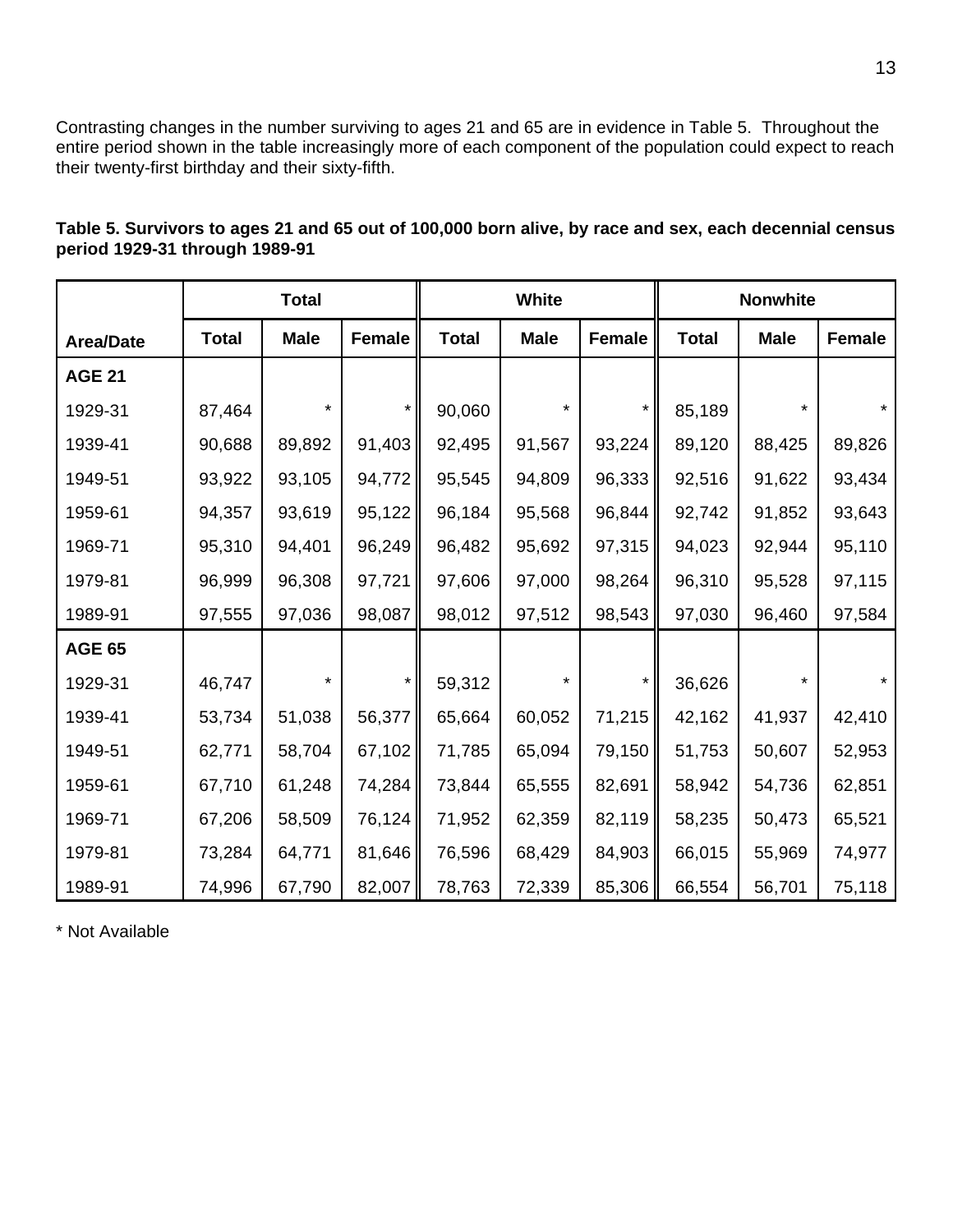## ABRIDGED LIFE TABLES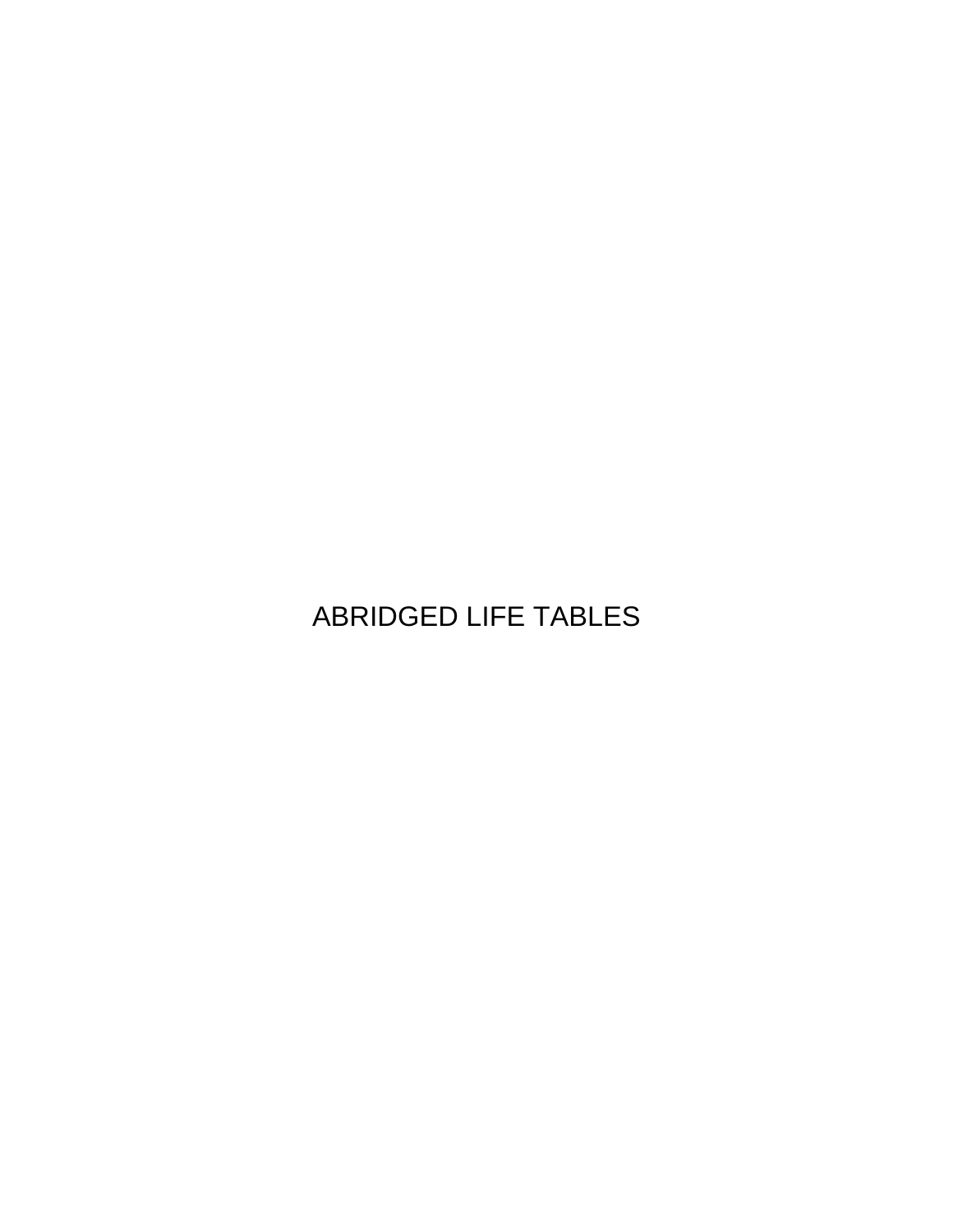| <b>Age Group</b> | $_m^m$  | $\mathbf{q}_x$ | $d_{x}$ | $l_{x}$ | $_{n}L_{x}$ | $T_{r}$   | $\mathring{\boldsymbol{e}}_{r}$ |
|------------------|---------|----------------|---------|---------|-------------|-----------|---------------------------------|
| < 1              | 0.01214 | 0.01143        | 1,143   | 100,000 | 99,172      | 7,308,540 | 73.1                            |
|                  | 0.00101 | 0.00096        | 95      | 98,857  | 98,801      | 7,209,368 | 72.9                            |
| 02-04            | 0.00047 | 0.00142        | 140     | 98,762  | 296,030     | 7,110,567 | 72.0                            |
| 05-09            | 0.00035 | 0.00176        | 173     | 98,621  | 492,624     | 6,814,537 | 69.1                            |
| $10 - 14$        | 0.00042 | 0.00211        | 208     | 98,448  | 491,796     | 6,321,914 | 64.2                            |
| 15-19            | 0.00110 | 0.00550        | 540     | 98,240  | 489,958     | 5,830,117 | 59.3                            |
| 20-24            | 0.00149 | 0.00744        | 727     | 97,700  | 486,735     | 5,340,160 | 54.7                            |
| 25-29            | 0.00163 | 0.00813        | 788     | 96,973  | 482,945     | 4,853,425 | 50.0                            |
| 30-34            | 0.00201 | 0.01001        | 962     | 96,185  | 478,587     | 4,370,480 | 45.4                            |
| 35-39            | 0.00235 | 0.01170        | 1,114   | 95,223  | 473,452     | 3,891,893 | 40.9                            |
| 40-44            | 0.00333 | 0.01654        | 1,557   | 94,109  | 466,908     | 3,418,442 | 36.3                            |
| 45-49            | 0.00514 | 0.02538        | 2,349   | 92,552  | 457,262     | 2,951,533 | 31.9                            |
| 50-54            | 0.00758 | 0.03723        | 3,358   | 90,203  | 443,172     | 2,494,271 | 27.7                            |
| 55-59            | 0.01184 | 0.05760        | 5,002   | 86,845  | 422,446     | 2,051,099 | 23.6                            |
| 60-64            | 0.01741 | 0.08366        | 6,847   | 81,843  | 392,954     | 1,628,652 | 19.9                            |
| 65-69            | 0.02579 | 0.12157        | 9,117   | 74,996  | 353,126     | 1,235,698 | 16.5                            |
| 70-74            | 0.03755 | 0.17233        | 11,353  | 65,879  | 301,789     | 882,572   | 13.4                            |
| 75-79            | 0.05315 | 0.23552        | 12,842  | 54,526  | 241,132     | 580,783   | 10.7                            |
| 80-84            | 0.08238 | 0.34208        | 14,259  | 41,684  | 172,797     | 339,651   | 8.1                             |
| 85-89            | 0.12481 | 0.47250        | 12,958  | 27,425  | 103,719     | 166,854   | 6.1                             |
| 90-94            | 0.20217 | 0.65066        | 9,413   | 14,467  | 46,929      | 63,135    | 4.4                             |
| 95-99            | 0.29117 | 0.78576        | 3,971   | 5,054   | 14,513      | 16,207    | 3.2                             |
| $100+$           | 0.32729 | 0.82511        | 893     | 1,083   | 1,693       | 1,693     | 1.6                             |

Table 6. Abridged life table for the total population, Mississippi, 1989-1991

- *<sup>n</sup>q<sup>x</sup>* Probability of person age x dying before age x+n, or proportion of persons alive at the beginning of interval x dying during the interval.
- $d_x$  Number dying during the age interval.
- $l_{x}$  Number surviving to the beginning of the interval out of 100,000 born alive.
- $L_x$  Total number of years lived during the interval by those persons alive  $(l_x)$  at the beginning of the interval.
- *T<sub>x</sub>* Total number of years lived during this and all subsequent intervals by those persons alive  $(l_x)$  at the beginning of the interval.
- $\dot{e}_x$  Life expectancy/average number of years of life remaining to those alive  $(l_x)$  at the beginning of the interval.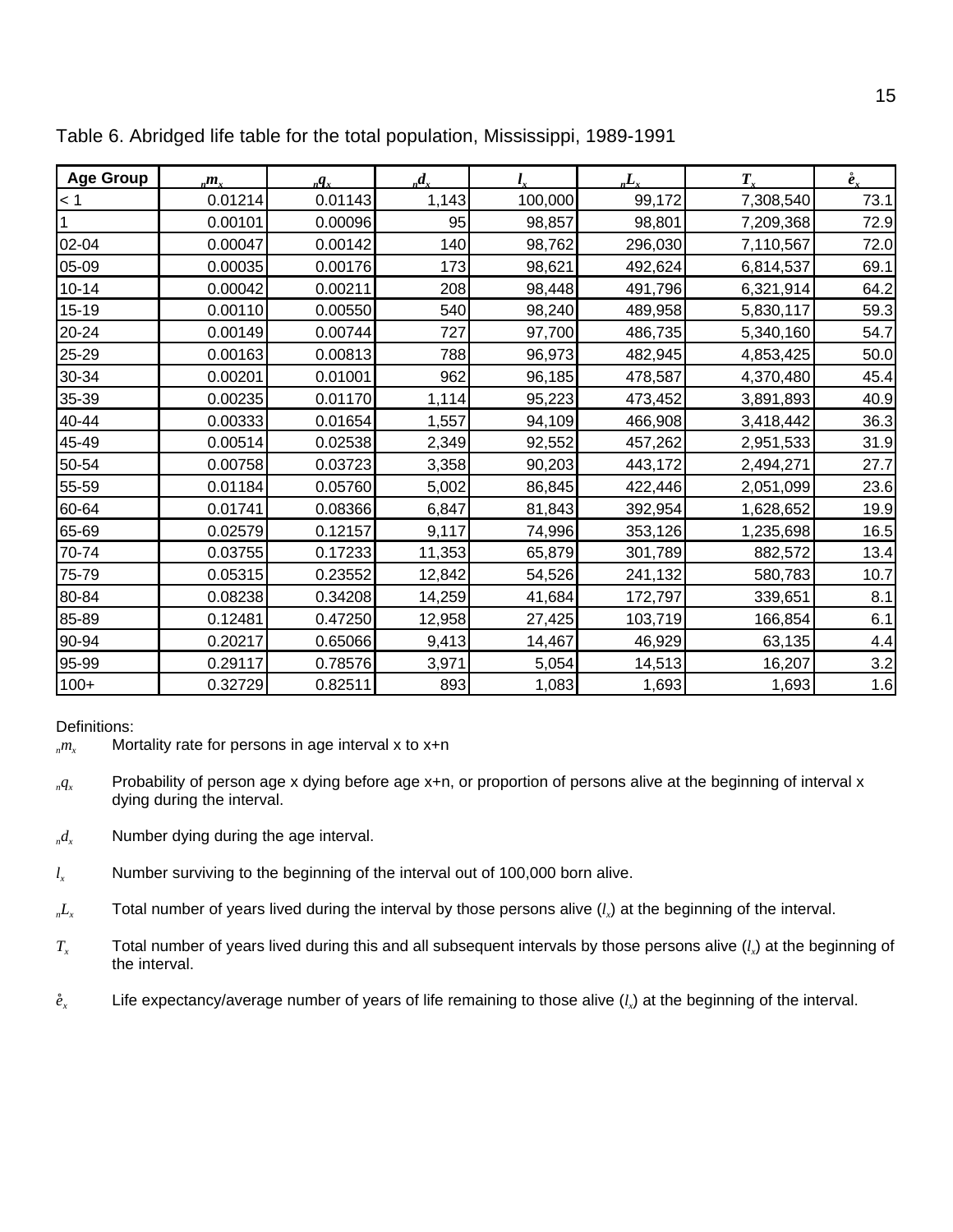| <b>Age Group</b> | $_m m_r$ | $_{n}q_{x}$ | $_{n}d_{x}$ | $l_{\star}$ | $L_{\rm r}$ | $T_{r}$   | $\mathring{\boldsymbol{e}}$ . |
|------------------|----------|-------------|-------------|-------------|-------------|-----------|-------------------------------|
| < 1              | 0.00813  | 0.00769     | 769         | 100,000     | 99,443      | 7,483,603 | 74.8                          |
|                  | 0.00064  | 0.00061     | 61          | 99,231      | 99,196      | 7,384,160 | 74.4                          |
| 02-04            | 0.00041  | 0.00122     | 121         | 99,171      | 297,296     | 7,284,964 | 73.5                          |
| 05-09            | 0.00030  | 0.00150     | 149         | 99,050      | 494,834     | 6,987,667 | 70.5                          |
| $10 - 14$        | 0.00039  | 0.00192     | 190         | 98,901      | 494,119     | 6,492,833 | 65.7                          |
| $15-19$          | 0.00118  | 0.00587     | 580         | 98,711      | 492,189     | 5,998,715 | 60.8                          |
| 20-24            | 0.00122  | 0.00608     | 597         | 98,131      | 489,170     | 5,506,526 | 56.1                          |
| 25-29            | 0.00126  | 0.00627     | 612         | 97,534      | 486,163     | 5,017,356 | 51.4                          |
| 30-34            | 0.00146  | 0.00725     | 703         | 96,922      | 482,896     | 4,531,193 | 46.8                          |
| 35-39            | 0.00171  | 0.00849     | 817         | 96,219      | 479,147     | 4,048,297 | 42.1                          |
| 40-44            | 0.00243  | 0.01210     | 1,154       | 95,402      | 474,347     | 3,569,150 | 37.4                          |
| 45-49            | 0.00403  | 0.01997     | 1,883       | 94,248      | 466,873     | 3,094,803 | 32.8                          |
| 50-54            | 0.00612  | 0.03016     | 2,786       | 92,365      | 455,414     | 2,627,930 | 28.5                          |
| 55-59            | 0.01036  | 0.05057     | 4,530       | 89,580      | 437,304     | 2,172,516 | 24.3                          |
| 60-64            | 0.01531  | 0.07392     | 6,287       | 85,050      | 410,397     | 1,735,212 | 20.4                          |
| 65-69            | 0.02325  | 0.11025     | 8,683       | 78,763      | 373,152     | 1,324,815 | 16.8                          |
| 70-74            | 0.03495  | 0.16135     | 11,307      | 70,080      | 323,111     | 951,663   | 13.6                          |
| 75-79            | 0.05120  | 0.22788     | 13,393      | 58,772      | 261,226     | 628,552   | 10.7                          |
| 80-84            | 0.08140  | 0.33876     | 15,373      | 45,379      | 188,695     | 367,326   | 8.1                           |
| 85-89            | 0.12876  | 0.48335     | 14,504      | 30,006      | 112,687     | 178,630   | 6.0                           |
| 90-94            | 0.20463  | 0.65529     | 10,159      | 15,503      | 50,005      | 65,943    | 4.3                           |
| 95-99            | 0.31934  | 0.81708     | 4,366       | 5,344       | 14,577      | 15,938    | 3.0                           |
| $100+$           | 0.35849  | 0.85353     | 834         | 978         | 1,360       | 1,360     | 1.4                           |

Table 7. Abridged life table for the white population, Mississippi, 1989-1991

- *<sup>n</sup>q<sup>x</sup>* Probability of person age x dying before age x+n, or proportion of persons alive at the beginning of interval x dying during the interval.
- $d_x$  Number dying during the age interval.
- $l_{x}$  Number surviving to the beginning of the interval out of 100,000 born alive.
- $L_x$  Total number of years lived during the interval by those persons alive  $(l_x)$  at the beginning of the interval.
- *T<sub>x</sub>* Total number of years lived during this and all subsequent intervals by those persons alive  $(l_x)$  at the beginning of the interval.
- $\dot{e}_x$  Life expectancy/average number of years of life remaining to those alive  $(l_x)$  at the beginning of the interval.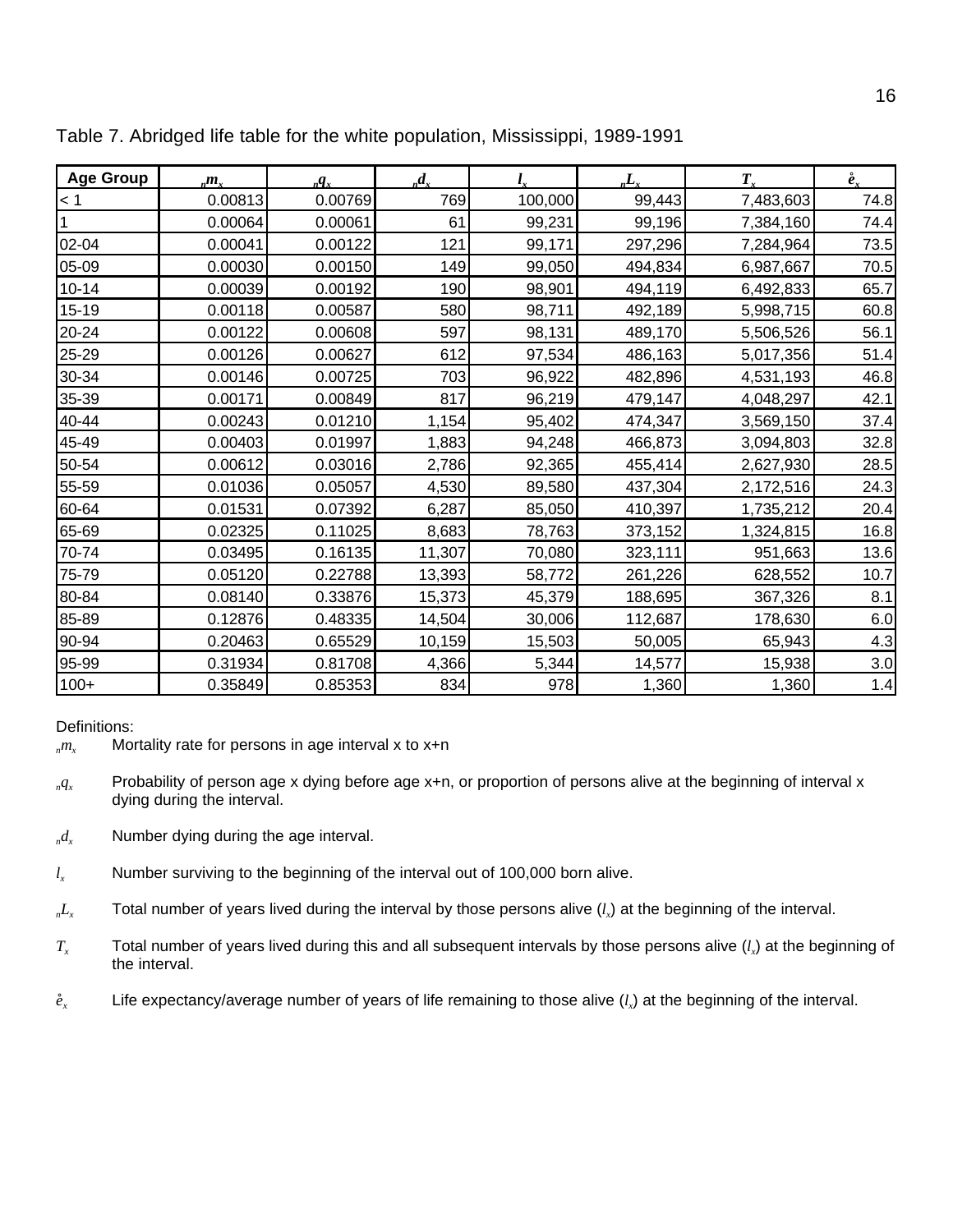| <b>Age Group</b> | $_{n}m_{x}$ | $_{n}q_{x}$ | $d_{x}$ | $l_{r}$ | $_{n}L_{x}$ | $T_{r}$   | $\mathring{\boldsymbol{e}}$ . |
|------------------|-------------|-------------|---------|---------|-------------|-----------|-------------------------------|
| < 1              | 0.01671     | 0.01566     | 1,566   | 100,000 | 98,866      | 6,954,534 | 69.5                          |
|                  | 0.00144     | 0.00136     | 134     | 98,434  | 98,354      | 6,855,668 | 69.6                          |
| 02-04            | 0.00055     | 0.00166     | 163     | 98,299  | 294,595     | 6,757,314 | 68.7                          |
| 05-09            | 0.00041     | 0.00206     | 202     | 98,136  | 490,118     | 6,462,718 | 65.9                          |
| $10 - 14$        | 0.00047     | 0.00233     | 228     | 97,934  | 489,162     | 5,972,600 | 61.0                          |
| $15-19$          | 0.00101     | 0.00503     | 491     | 97,706  | 487,449     | 5,483,438 | 56.1                          |
| 20-24            | 0.00191     | 0.00950     | 924     | 97,215  | 483,891     | 4,995,990 | 51.4                          |
| 25-29            | 0.00228     | 0.01132     | 1,090   | 96,291  | 478,833     | 4,512,099 | 46.9                          |
| 30-34            | 0.00298     | 0.01481     | 1,410   | 95,201  | 472,599     | 4,033,265 | 42.4                          |
| 35-39            | 0.00357     | 0.01769     | 1,659   | 93,791  | 465,031     | 3,560,666 | 38.0                          |
| 40-44            | 0.00547     | 0.02700     | 2,487   | 92,132  | 454,840     | 3,095,635 | 33.6                          |
| 45-49            | 0.00814     | 0.03993     | 3,579   | 89,644  | 439,771     | 2,640,794 | 29.5                          |
| 50-54            | 0.01162     | 0.05657     | 4,868   | 86,065  | 418,726     | 2,201,024 | 25.6                          |
| 55-59            | 0.01614     | 0.07779     | 6,317   | 81,197  | 390,915     | 1,782,297 | 22.0                          |
| 60-64            | 0.02347     | 0.11120     | 8,327   | 74,881  | 354,383     | 1,391,383 | 18.6                          |
| 65-69            | 0.03286     | 0.15245     | 10,146  | 66,554  | 308,023     | 1,037,000 | 15.6                          |
| 70-74            | 0.04434     | 0.20040     | 11,304  | 56,408  | 254,045     | 728,977   | 12.9                          |
| 75-79            | 0.05779     | 0.25343     | 11,431  | 45,103  | 197,039     | 474,931   | 10.5                          |
| 80-84            | 0.08464     | 0.34973     | 11,776  | 33,673  | 138,589     | 277,892   | 8.3                           |
| 85-89            | 0.11645     | 0.44887     | 9,829   | 21,896  | 84,067      | 139,303   | 6.4                           |
| 90-94            | 0.19678     | 0.64036     | 7,728   | 12,068  | 39,631      | 55,236    | 4.6                           |
| 95-99            | 0.24887     | 0.72917     | 3,165   | 4,340   | 13,523      | 15,605    | 3.6                           |
| $100+$           | 0.30784     | 0.80485     | 946     | 1,175   | 2,082       | 2,082     | 1.8                           |

Table 8. Abridged life table for the nonwhite population, Mississippi, 1989-1991

- *<sup>n</sup>q<sup>x</sup>* Probability of person age x dying before age x+n, or proportion of persons alive at the beginning of interval x dying during the interval.
- $d_x$  Number dying during the age interval.
- $l_{x}$  Number surviving to the beginning of the interval out of 100,000 born alive.
- $L_x$  Total number of years lived during the interval by those persons alive  $(l_x)$  at the beginning of the interval.
- *T<sub>x</sub>* Total number of years lived during this and all subsequent intervals by those persons alive  $(l_x)$  at the beginning of the interval.
- $\dot{e}_x$  Life expectancy/average number of years of life remaining to those alive  $(l_x)$  at the beginning of the interval.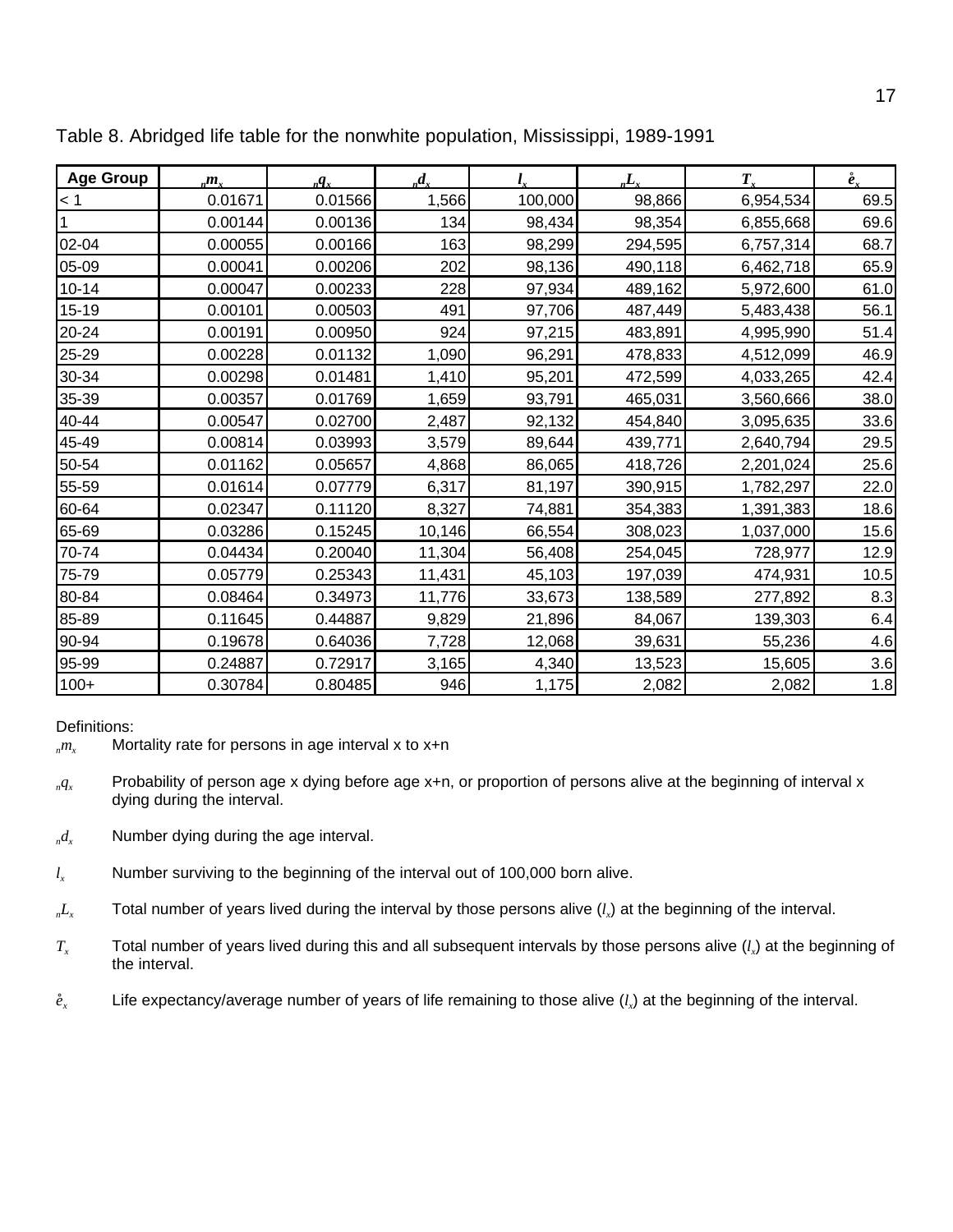| <b>Age Group</b> | $_m m_x$ | $_{n}q_{x}$ | $d_{x}$ | l.      | $_{n}L_{r}$ | $T_{r}$   | $\mathring{e}_r$ |
|------------------|----------|-------------|---------|---------|-------------|-----------|------------------|
| < 1              | 0.01360  | 0.01279     | 1,279   | 100,000 | 99,074      | 6,897,459 | 69.0             |
|                  | 0.00109  | 0.00103     | 102     | 98,721  | 98,661      | 6,798,384 | 68.9             |
| 02-04            | 0.00049  | 0.00148     | 146     | 98,619  | 295,589     | 6,699,724 | 67.9             |
| 05-09            | 0.00042  | 0.00212     | 208     | 98,473  | 491,786     | 6,404,134 | 65.0             |
| $10 - 14$        | 0.00051  | 0.00252     | 248     | 98,265  | 490,819     | 5,912,349 | 60.2             |
| 15-19            | 0.00155  | 0.00774     | 759     | 98,017  | 488,368     | 5,421,530 | 55.3             |
| 20-24            | 0.00230  | 0.01143     | 1,112   | 97,258  | 483,594     | 4,933,162 | 50.7             |
| 25-29            | 0.00241  | 0.01198     | 1,152   | 96,147  | 477,907     | 4,449,568 | 46.3             |
| 30-34            | 0.00290  | 0.01439     | 1,367   | 94,995  | 471,631     | 3,971,661 | 41.8             |
| 35-39            | 0.00325  | 0.01612     | 1,509   | 93,628  | 464,512     | 3,500,030 | 37.4             |
| 40-44            | 0.00455  | 0.02253     | 2,075   | 92,118  | 455,735     | 3,035,518 | 33.0             |
| 45-49            | 0.00700  | 0.03443     | 3,100   | 90,043  | 442,918     | 2,579,783 | 28.7             |
| 50-54            | 0.01000  | 0.04884     | 4,247   | 86,943  | 424,798     | 2,136,866 | 24.6             |
| 55-59            | 0.01622  | 0.07812     | 6,460   | 82,696  | 398,206     | 1,712,068 | 20.7             |
| 60-64            | 0.02338  | 0.11079     | 8,447   | 76,236  | 361,040     | 1,313,862 | 17.2             |
| 65-69            | 0.03565  | 0.16433     | 11,140  | 67,790  | 312,097     | 952,822   | 14.1             |
| 70-74            | 0.05269  | 0.23372     | 13,240  | 56,650  | 250,649     | 640,725   | 11.3             |
| 75-79            | 0.07371  | 0.31201     | 13,544  | 43,409  | 183,095     | 390,076   | 9.0              |
| 80-84            | 0.10955  | 0.42865     | 12,802  | 29,865  | 116,461     | 206,981   | 6.9              |
| 85-89            | 0.15547  | 0.55137     | 9,408   | 17,064  | 60,238      | 90,520    | 5.3              |
| 90-94            | 0.22676  | 0.69432     | 5,315   | 7,655   | 23,429      | 30,283    | 4.0              |
| 95-99            | 0.32355  | 0.82137     | 1,922   | 2,340   | 6,279       | 6,854     | 2.9              |
| $100+$           | 0.30216  | 0.79853     | 334     | 418     | 575         | 575       | 1.4              |

Table 9. Abridged life table for the male population, Mississippi, 1989-1991

- *<sup>n</sup>q<sup>x</sup>* Probability of person age x dying before age x+n, or proportion of persons alive at the beginning of interval x dying during the interval.
- $d_x$  Number dying during the age interval.
- $l_{x}$  Number surviving to the beginning of the interval out of 100,000 born alive.
- $L_x$  Total number of years lived during the interval by those persons alive  $(l_x)$  at the beginning of the interval.
- *T<sub>x</sub>* Total number of years lived during this and all subsequent intervals by those persons alive  $(l_x)$  at the beginning of the interval.
- $\dot{e}_x$  Life expectancy/average number of years of life remaining to those alive  $(l_x)$  at the beginning of the interval.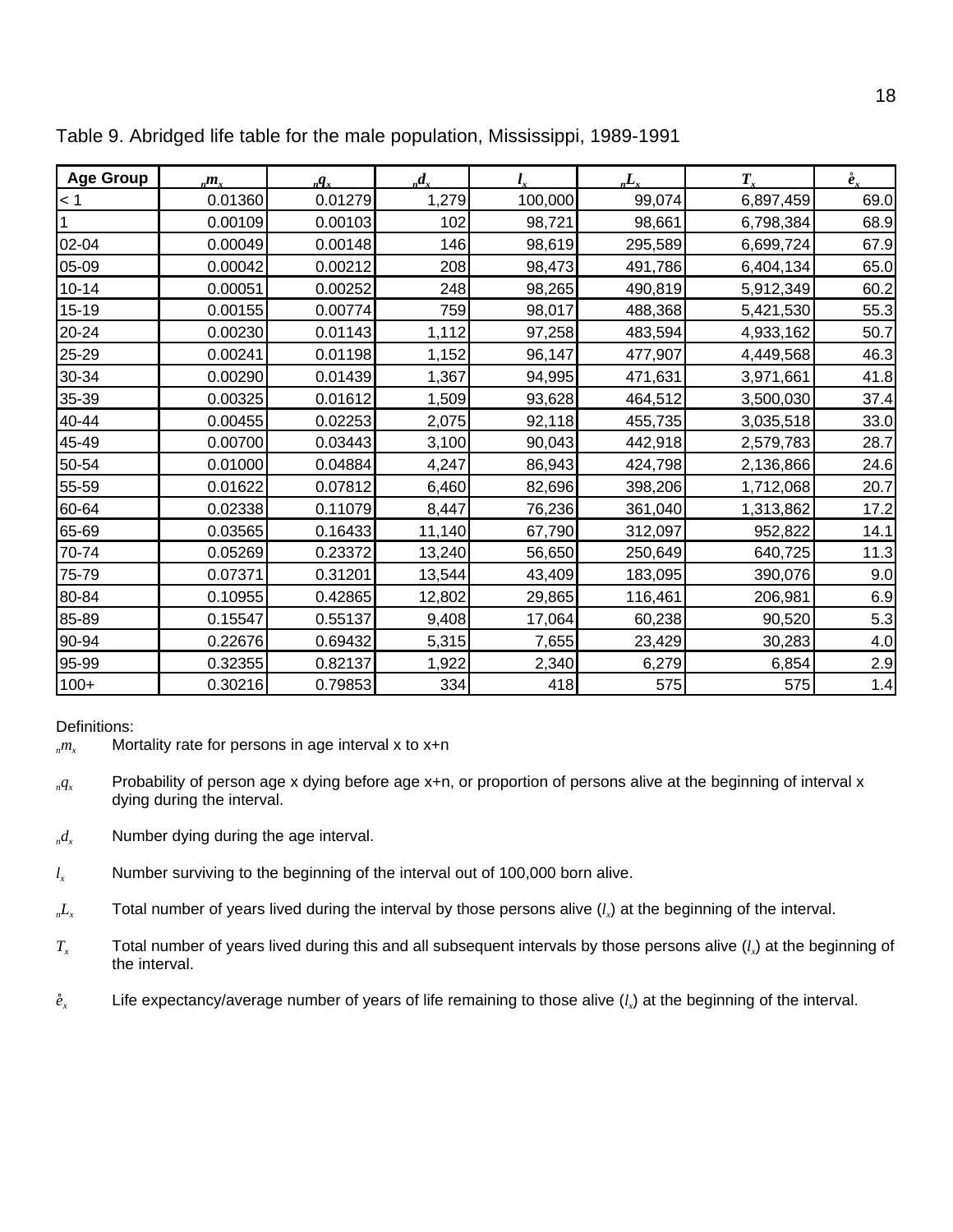| <b>Age Group</b> | $_m^m$  | $\mathbf{q}_x$ | $_{n}d_{x}$ | $l_{r}$ | $_{n}L_{x}$ | $T_{r}$   | $\mathring{\boldsymbol{e}}_{r}$ |
|------------------|---------|----------------|-------------|---------|-------------|-----------|---------------------------------|
| < 1              | 0.01064 | 0.01004        | 1,004       | 100,000 | 99,273      | 7,713,916 | 77.1                            |
|                  | 0.00093 | 0.00089        | 88          | 98,996  | 98,945      | 7,614,643 | 76.9                            |
| 02-04            | 0.00045 | 0.00136        | 135         | 98,909  | 296,482     | 7,515,698 | 76.0                            |
| 05-09            | 0.00028 | 0.00139        | 137         | 98,774  | 493,487     | 7,219,216 | 73.1                            |
| $10 - 14$        | 0.00034 | 0.00168        | 166         | 98,637  | 492,807     | 6,725,729 | 68.2                            |
| 15-19            | 0.00064 | 0.00319        | 314         | 98,471  | 491,607     | 6,232,922 | 63.3                            |
| 20-24            | 0.00071 | 0.00355        | 349         | 98,157  | 489,938     | 5,741,315 | 58.5                            |
| 25-29            | 0.00091 | 0.00454        | 444         | 97,808  | 487,976     | 5,251,377 | 53.7                            |
| 30-34            | 0.00119 | 0.00593        | 578         | 97,364  | 485,434     | 4,763,401 | 48.9                            |
| 35-39            | 0.00152 | 0.00757        | 733         | 96,786  | 482,195     | 4,277,967 | 44.2                            |
| 40-44            | 0.00218 | 0.01084        | 1,042       | 96,053  | 477,844     | 3,795,772 | 39.5                            |
| 45-49            | 0.00341 | 0.01692        | 1,607       | 95,012  | 471,341     | 3,317,928 | 34.9                            |
| 50-54            | 0.00540 | 0.02665        | 2,489       | 93,404  | 461,212     | 2,846,587 | 30.5                            |
| 55-59            | 0.00806 | 0.03955        | 3,596       | 90,915  | 446,174     | 2,385,375 | 26.2                            |
| 60-64            | 0.01252 | 0.06083        | 5,312       | 87,319  | 424,060     | 1,939,201 | 22.2                            |
| 65-69            | 0.01821 | 0.08733        | 7,162       | 82,007  | 392,999     | 1,515,141 | 18.5                            |
| 70-74            | 0.02691 | 0.12653        | 9,470       | 74,846  | 351,584     | 1,122,142 | 15.0                            |
| 75-79            | 0.04066 | 0.18533        | 12,116      | 65,375  | 297,838     | 770,558   | 11.8                            |
| 80-84            | 0.06778 | 0.29070        | 15,483      | 53,259  | 228,480     | 472,720   | 8.9                             |
| 85-89            | 0.11133 | 0.43392        | 16,392      | 37,777  | 147,500     | 244,240   | 6.5                             |
| 90-94            | 0.19338 | 0.63370        | 13,551      | 21,385  | 70,892      | 96,739    | 4.5                             |
| 95-99            | 0.28119 | 0.77350        | 6,059       | 7,833   | 22,982      | 25,848    | 3.3                             |
| $100+$           | 0.33575 | 0.83329        | 1,478       | 1,774   | 2,865       | 2,865     | 1.6                             |

Table 10. Abridged life table for the female population, Mississippi, 1989-1991

- *<sup>n</sup>q<sup>x</sup>* Probability of person age x dying before age x+n, or proportion of persons alive at the beginning of interval x dying during the interval.
- $d_x$  Number dying during the age interval.
- $l_{x}$  Number surviving to the beginning of the interval out of 100,000 born alive.
- $L_x$  Total number of years lived during the interval by those persons alive  $(l_x)$  at the beginning of the interval.
- *T<sub>x</sub>* Total number of years lived during this and all subsequent intervals by those persons alive  $(l_x)$  at the beginning of the interval.
- $\dot{e}_x$  Life expectancy/average number of years of life remaining to those alive  $(l_x)$  at the beginning of the interval.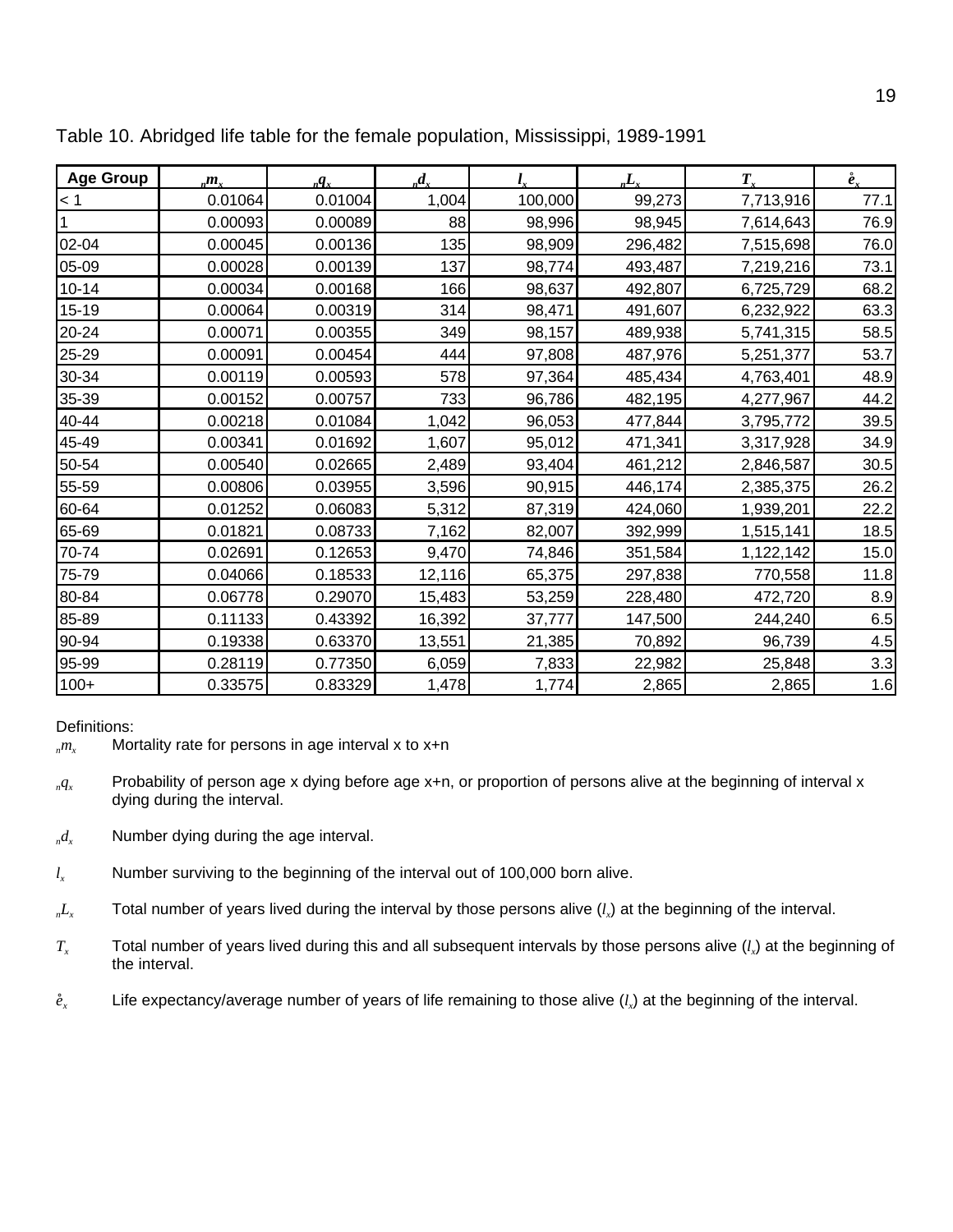| <b>Age Group</b> | $_m m_{\rm x}$ | $_{n}q_{x}$ | $_{n}d_{x}$ | $l_{r}$ | $\mathbf{L}_{\mathbf{r}}$ | $T_{r}$   | $\mathring{e}_r$ |
|------------------|----------------|-------------|-------------|---------|---------------------------|-----------|------------------|
| < 1              | 0.01000        | 0.00944     | 944         | 100,000 | 99,317                    | 7,083,903 | 70.8             |
|                  | 0.00070        | 0.00067     | 66          | 99,056  | 99,017                    | 6,984,586 | 70.5             |
| 02-04            | 0.00043        | 0.00129     | 128         | 98,990  | 296,740                   | 6,885,569 | 69.6             |
| 05-09            | 0.00034        | 0.00168     | 166         | 98,862  | 493,850                   | 6,588,829 | 66.6             |
| $10 - 14$        | 0.00047        | 0.00235     | 232         | 98,696  | 493,027                   | 6,094,980 | 61.8             |
| 15-19            | 0.00158        | 0.00787     | 775         | 98,464  | 490,520                   | 5,601,952 | 56.9             |
| 20-24            | 0.00182        | 0.00907     | 886         | 97,689  | 486,251                   | 5,111,433 | 52.3             |
| 25-29            | 0.00179        | 0.00893     | 865         | 96,804  | 481,877                   | 4,625,181 | 47.8             |
| 30-34            | 0.00207        | 0.01030     | 988         | 95,939  | 477,274                   | 4,143,304 | 43.2             |
| 35-39            | 0.00233        | 0.01159     | 1,101       | 94,951  | 472,118                   | 3,666,030 | 38.6             |
| 40-44            | 0.00330        | 0.01637     | 1,536       | 93,850  | 465,699                   | 3,193,912 | 34.0             |
| 45-49            | 0.00544        | 0.02687     | 2,480       | 92,314  | 455,803                   | 2,728,213 | 29.6             |
| 50-54            | 0.00820        | 0.04025     | 3,616       | 89,834  | 440,852                   | 2,272,410 | 25.3             |
| 55-59            | 0.01426        | 0.06901     | 5,950       | 86,218  | 417,113                   | 1,831,558 | 21.2             |
| 60-64            | 0.02071        | 0.09877     | 7,928       | 80,268  | 382,574                   | 1,414,445 | 17.6             |
| 65-69            | 0.03283        | 0.15230     | 11,017      | 72,339  | 335,354                   | 1,031,871 | 14.3             |
| 70-74            | 0.05000        | 0.22313     | 13,683      | 61,322  | 273,202                   | 696,518   | 11.4             |
| 75-79            | 0.07359        | 0.31159     | 14,844      | 47,639  | 201,197                   | 423,316   | 8.9              |
| 80-84            | 0.11111        | 0.43329     | 14,210      | 32,796  | 127,581                   | 222,118   | 6.8              |
| 85-89            | 0.16501        | 0.57355     | 10,660      | 18,586  | 64,491                    | 94,537    | 5.1              |
| 90-94            | 0.23639        | 0.70999     | 5,627       | 7,926   | 23,743                    | 30,046    | 3.8              |
| 95-99            | 0.34449        | 0.84136     | 1,934       | 2,299   | 5,857                     | 6,303     | 2.7              |
| $100+$           | 0.33333        | 0.83099     | 303         | 365     | 446                       | 446       | 1.2              |

Table 11. Abridged life table for the white male population, Mississippi, 1989-1991

- *<sup>n</sup>q<sup>x</sup>* Probability of person age x dying before age x+n, or proportion of persons alive at the beginning of interval x dying during the interval.
- $d_x$  Number dying during the age interval.
- $l_{x}$  Number surviving to the beginning of the interval out of 100,000 born alive.
- $L_x$  Total number of years lived during the interval by those persons alive  $(l_x)$  at the beginning of the interval.
- *T<sub>x</sub>* Total number of years lived during this and all subsequent intervals by those persons alive  $(l_x)$  at the beginning of the interval.
- $\dot{e}_x$  Life expectancy/average number of years of life remaining to those alive  $(l_x)$  at the beginning of the interval.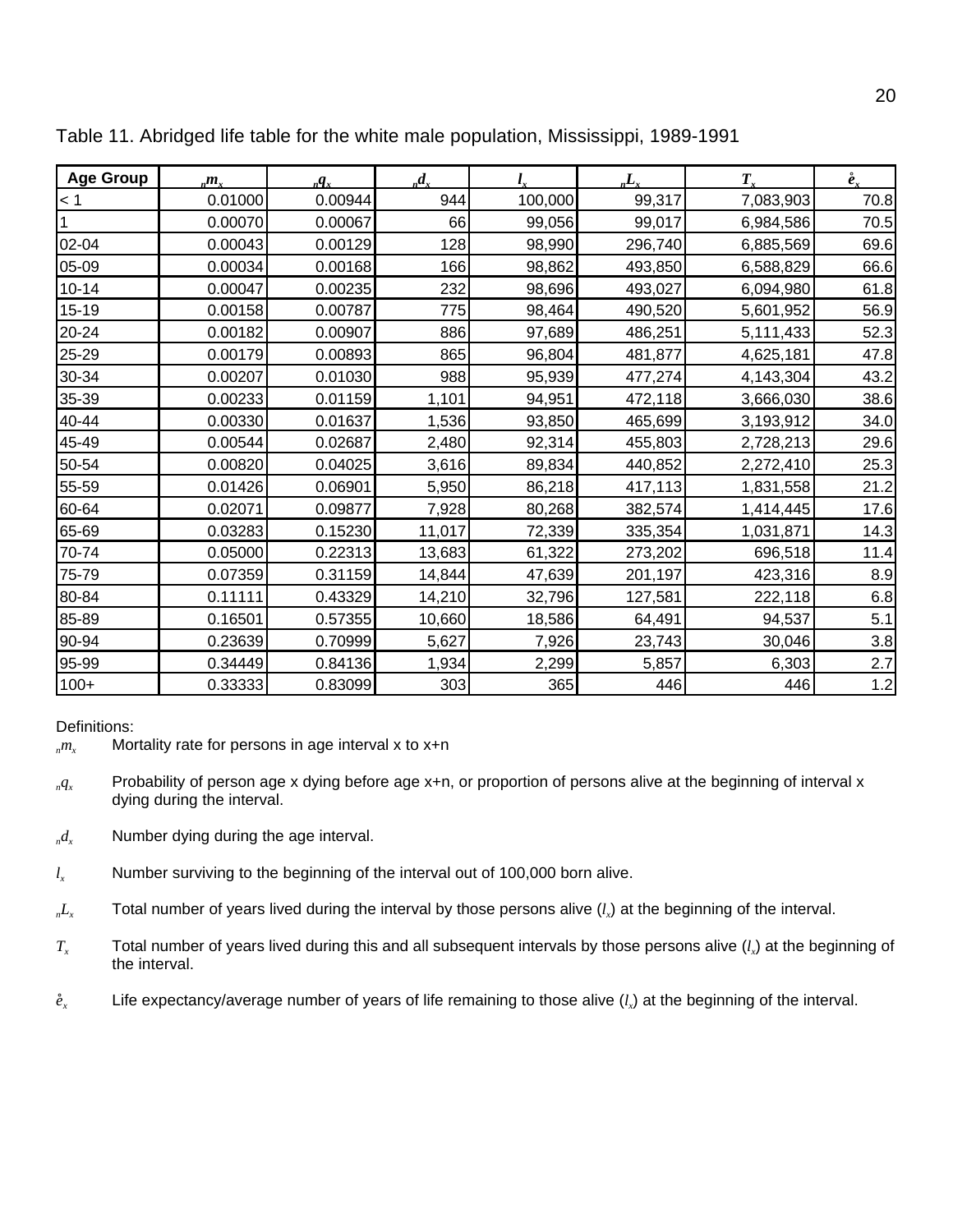| <b>Age Group</b> | $_m m_x$ | $_{n}q_{x}$ | ${}_{n}d_{x}$ | l.      | $\mathbf{L}_{\mathbf{x}}$ | $T_{r}$   | $\mathring{e}_r$ |
|------------------|----------|-------------|---------------|---------|---------------------------|-----------|------------------|
| $\leq 1$         | 0.01781  | 0.01667     | 1,667         | 100,000 | 98,793                    | 6,488,304 | 64.9             |
|                  | 0.00155  | 0.00147     | 144           | 98,333  | 98,248                    | 6,389,511 | 65.0             |
| 02-04            | 0.00057  | 0.00171     | 168           | 98,189  | 294,254                   | 6,291,263 | 64.1             |
| 05-09            | 0.00053  | 0.00263     | 258           | 98,021  | 489,388                   | 5,997,009 | 61.2             |
| $10 - 14$        | 0.00054  | 0.00272     | 266           | 97,763  | 488,251                   | 5,507,621 | 56.3             |
| 15-19            | 0.00152  | 0.00757     | 738           | 97,497  | 485,895                   | 5,019,370 | 51.5             |
| 20-24            | 0.00311  | 0.01543     | 1,493         | 96,759  | 480,261                   | 4,533,475 | 46.9             |
| 25-29            | 0.00361  | 0.01789     | 1,704         | 95,265  | 472,193                   | 4,053,214 | 42.5             |
| 30-34            | 0.00455  | 0.02250     | 2,105         | 93,561  | 462,672                   | 3,581,021 | 38.3             |
| 35-39            | 0.00514  | 0.02540     | 2,323         | 91,456  | 451,747                   | 3,118,349 | 34.1             |
| 40-44            | 0.00782  | 0.03839     | 3,422         | 89,133  | 437,640                   | 2,666,602 | 29.9             |
| 45-49            | 0.01166  | 0.05674     | 4,864         | 85,711  | 416,957                   | 2,228,962 | 26.0             |
| 50-54            | 0.01567  | 0.07558     | 6,110         | 80,848  | 389,634                   | 1,812,005 | 22.4             |
| 55-59            | 0.02279  | 0.10817     | 8,084         | 74,737  | 354,277                   | 1,422,372 | 19.0             |
| 60-64            | 0.03214  | 0.14932     | 9,953         | 66,653  | 309,068                   | 1,068,094 | 16.0             |
| 65-69            | 0.04434  | 0.20041     | 11,363        | 56,701  | 255,494                   | 759,026   | 13.4             |
| 70-74            | 0.05999  | 0.26179     | 11,869        | 45,337  | 196,829                   | 503,533   | 11.1             |
| 75-79            | 0.07398  | 0.31296     | 10,474        | 33,468  | 140,693                   | 306,703   | 9.2              |
| 80-84            | 0.10642  | 0.41924     | 9,640         | 22,994  | 90,115                    | 166,010   | 7.2              |
| 85-89            | 0.13979  | 0.51251     | 6,844         | 13,354  | 48,560                    | 75,895    | 5.7              |
| 90-94            | 0.21236  | 0.66941     | 4,358         | 6,510   | 20,588                    | 27,335    | 4.2              |
| 95-99            | 0.30252  | 0.79893     | 1,719         | 2,152   | 6,095                     | 6,748     | 3.1              |
| $100+$           | 0.28866  | 0.78273     | 339           | 433     | 653                       | 653       | 1.5              |

Table 12. Abridged life table for the nonwhite male population, Mississippi, 1989-1991

- *<sup>n</sup>q<sup>x</sup>* Probability of person age x dying before age x+n, or proportion of persons alive at the beginning of interval x dying during the interval.
- $d_x$  Number dying during the age interval.
- $l_{x}$  Number surviving to the beginning of the interval out of 100,000 born alive.
- $L_x$  Total number of years lived during the interval by those persons alive  $(l_x)$  at the beginning of the interval.
- *T<sub>x</sub>* Total number of years lived during this and all subsequent intervals by those persons alive  $(l_x)$  at the beginning of the interval.
- $\dot{e}_x$  Life expectancy/average number of years of life remaining to those alive  $(l_x)$  at the beginning of the interval.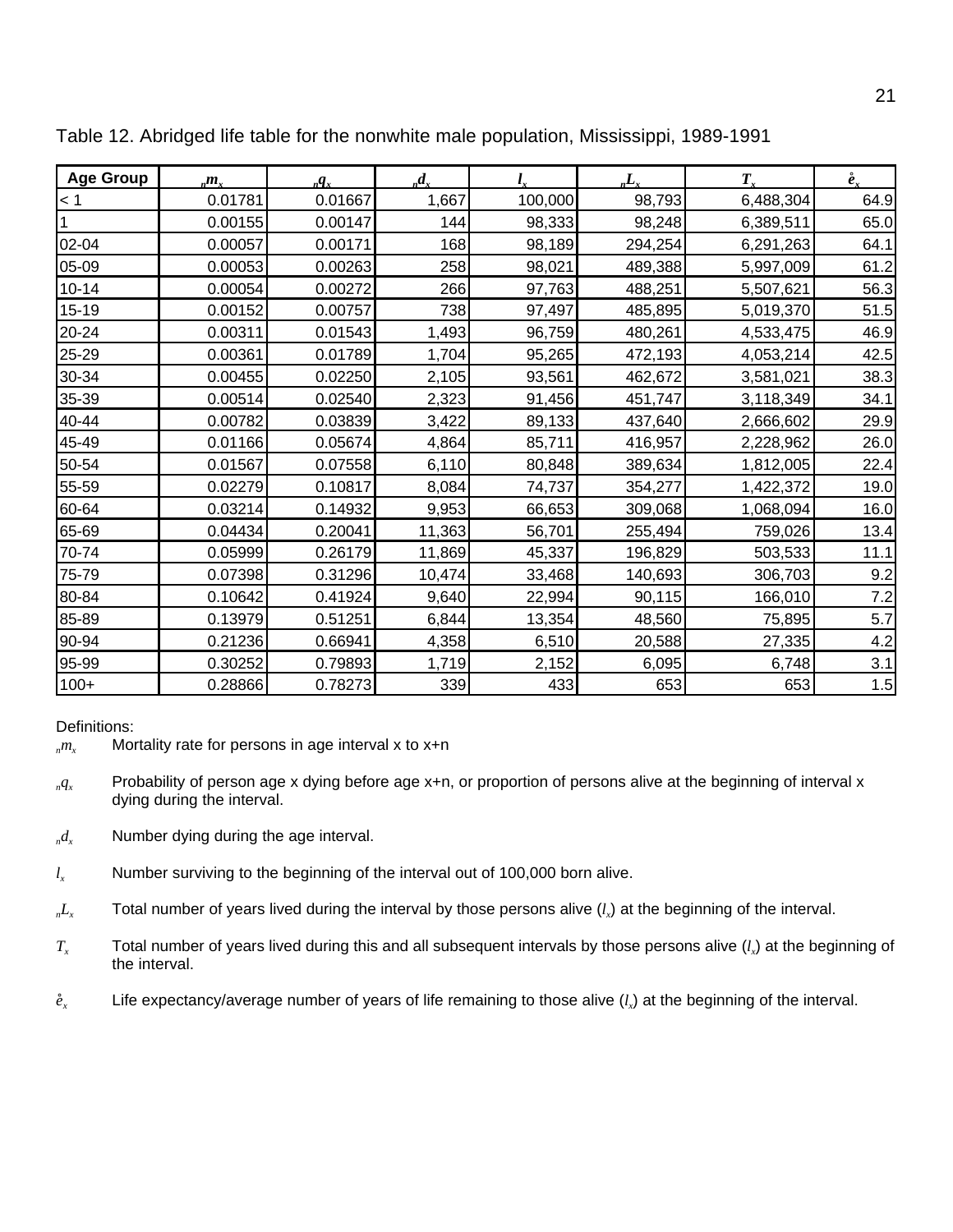| <b>Age Group</b> | $_m^m$  | $\mathbf{q}_x$ | $_{n}d_{x}$ | $l_{r}$ | $_{n}L_{x}$ | $T_{r}$   | $\mathring{\boldsymbol{e}}_{r}$ |
|------------------|---------|----------------|-------------|---------|-------------|-----------|---------------------------------|
| < 1              | 0.00617 | 0.00585        | 585         | 100,000 | 99,577      | 7,884,059 | 78.8                            |
|                  | 0.00058 | 0.00055        | 55          | 99,415  | 99,383      | 7,784,482 | 78.3                            |
| 02-04            | 0.00038 | 0.00115        | 114         | 99,361  | 297,882     | 7,685,099 | 77.3                            |
| 05-09            | 0.00026 | 0.00131        | 130         | 99,246  | 495,871     | 7,387,218 | 74.4                            |
| $10 - 14$        | 0.00029 | 0.00146        | 145         | 99,117  | 495,271     | 6,891,346 | 69.5                            |
| 15-19            | 0.00075 | 0.00374        | 370         | 98,972  | 493,962     | 6,396,076 | 64.6                            |
| 20-24            | 0.00059 | 0.00293        | 289         | 98,601  | 492,281     | 5,902,114 | 59.9                            |
| 25-29            | 0.00072 | 0.00358        | 352         | 98,313  | 490,709     | 5,409,833 | 55.0                            |
| 30-34            | 0.00084 | 0.00418        | 409         | 97,961  | 488,817     | 4,919,125 | 50.2                            |
| 35-39            | 0.00109 | 0.00541        | 528         | 97,552  | 486,510     | 4,430,307 | 45.4                            |
| 40-44            | 0.00157 | 0.00782        | 759         | 97,023  | 483,374     | 3,943,797 | 40.6                            |
| 45-49            | 0.00266 | 0.01321        | 1,272       | 96,264  | 478,388     | 3,460,423 | 35.9                            |
| 50-54            | 0.00411 | 0.02036        | 1,934       | 94,993  | 470,507     | 2,982,035 | 31.4                            |
| 55-59            | 0.00676 | 0.03326        | 3,095       | 93,058  | 458,121     | 2,511,528 | 27.0                            |
| 60-64            | 0.01061 | 0.05177        | 4,657       | 89,963  | 438,864     | 2,053,407 | 22.8                            |
| 65-69            | 0.01556 | 0.07506        | 6,403       | 85,306  | 411,436     | 1,614,543 | 18.9                            |
| 70-74            | 0.02419 | 0.11444        | 9,030       | 78,903  | 373,142     | 1,203,107 | 15.2                            |
| 75-79            | 0.03796 | 0.17406        | 12,162      | 69,873  | 320,520     | 829,966   | 11.9                            |
| 80-84            | 0.06652 | 0.28611        | 16,512      | 57,711  | 248,551     | 509,446   | 8.8                             |
| 85-89            | 0.11468 | 0.44376        | 18,282      | 41,199  | 159,892     | 260,895   | 6.3                             |
| 90-94            | 0.19515 | 0.63717        | 14,602      | 22,917  | 75,675      | 101,002   | 4.4                             |
| 95-99            | 0.31318 | 0.81062        | 6,740       | 8,315   | 23,077      | 25,327    | 3.0                             |
| $100+$           | 0.36471 | 0.85865        | 1,352       | 1,575   | 2,251       | 2,251     | 1.4                             |

Table 13. Abridged life table for the white female population, Mississippi, 1989-1991

- *<sup>n</sup>q<sup>x</sup>* Probability of person age x dying before age x+n, or proportion of persons alive at the beginning of interval x dying during the interval.
- $d_x$  Number dying during the age interval.
- $l_{x}$  Number surviving to the beginning of the interval out of 100,000 born alive.
- $L_x$  Total number of years lived during the interval by those persons alive  $(l_x)$  at the beginning of the interval.
- *T<sub>x</sub>* Total number of years lived during this and all subsequent intervals by those persons alive  $(l_x)$  at the beginning of the interval.
- $\dot{e}_x$  Life expectancy/average number of years of life remaining to those alive  $(l_x)$  at the beginning of the interval.